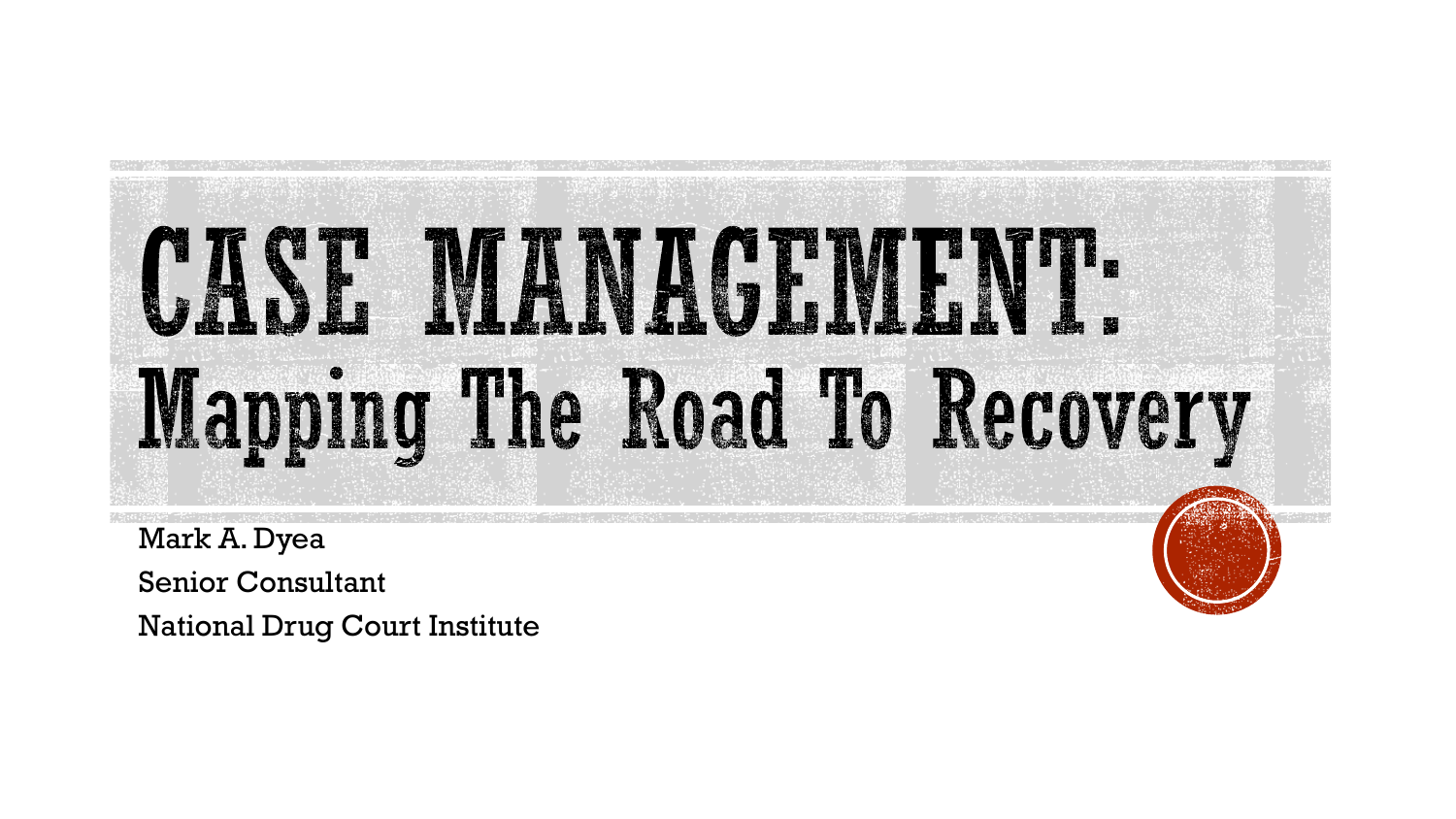# OBJECTIVES

- Develop an understanding of Case Management
- **Learn the importance of effective Case Management**
- Acquire skills needed to develop, implement, and manage case plans
- Gain access to the tools needed for effective Case Management

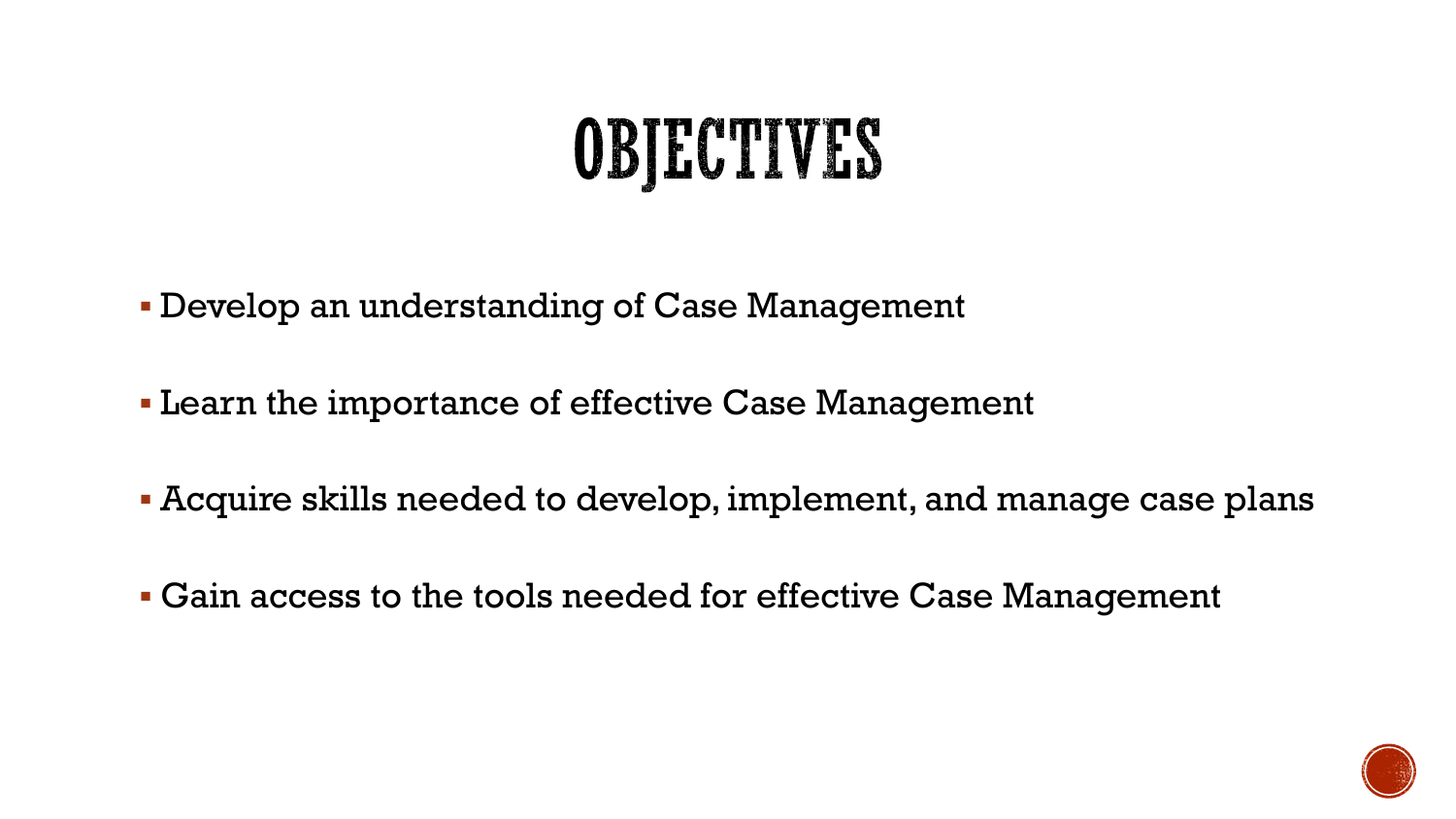### CASE MANAGEMENT

# Case Management forms the framework around which the drug court process can credibly and effectively operate.

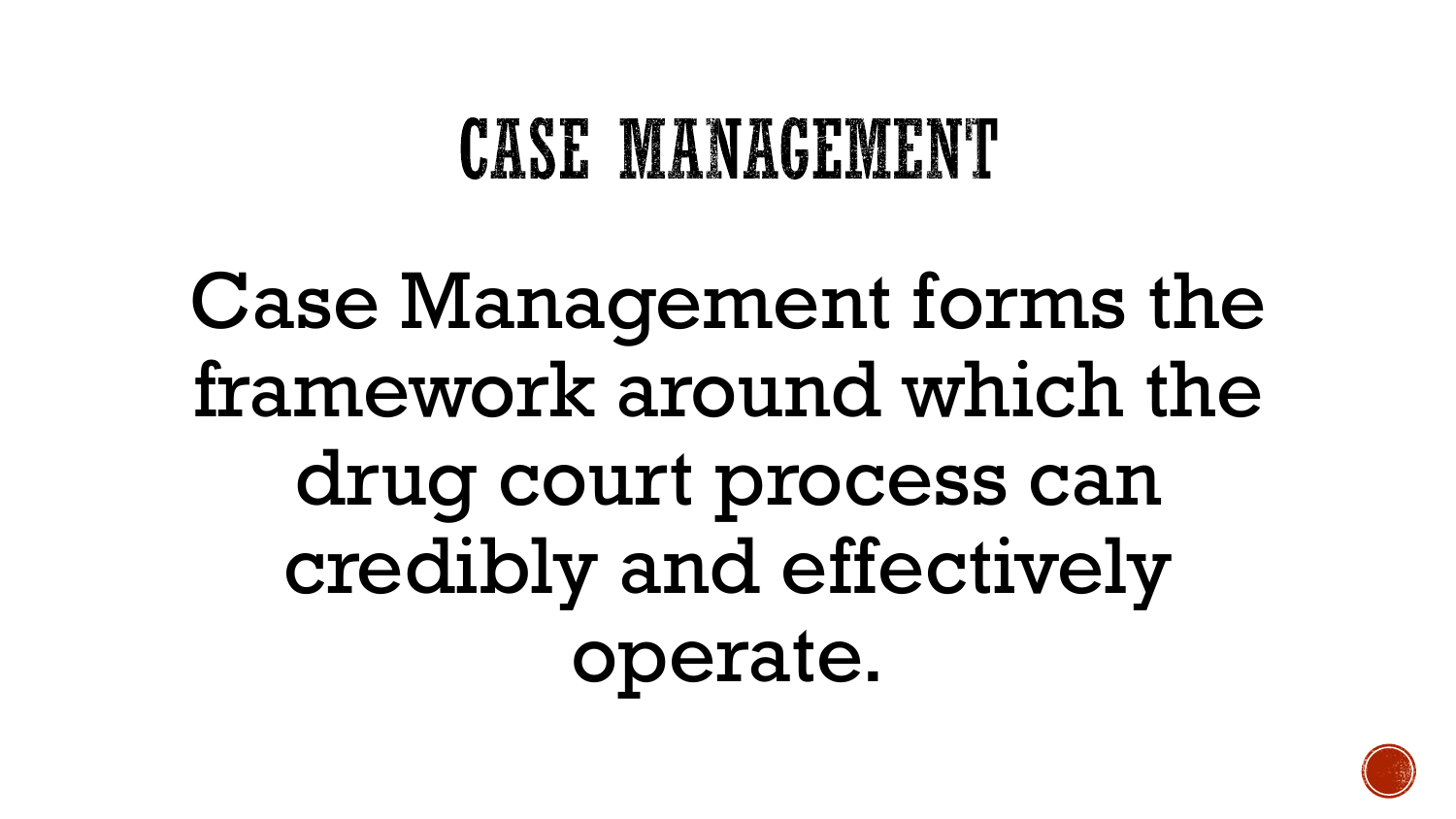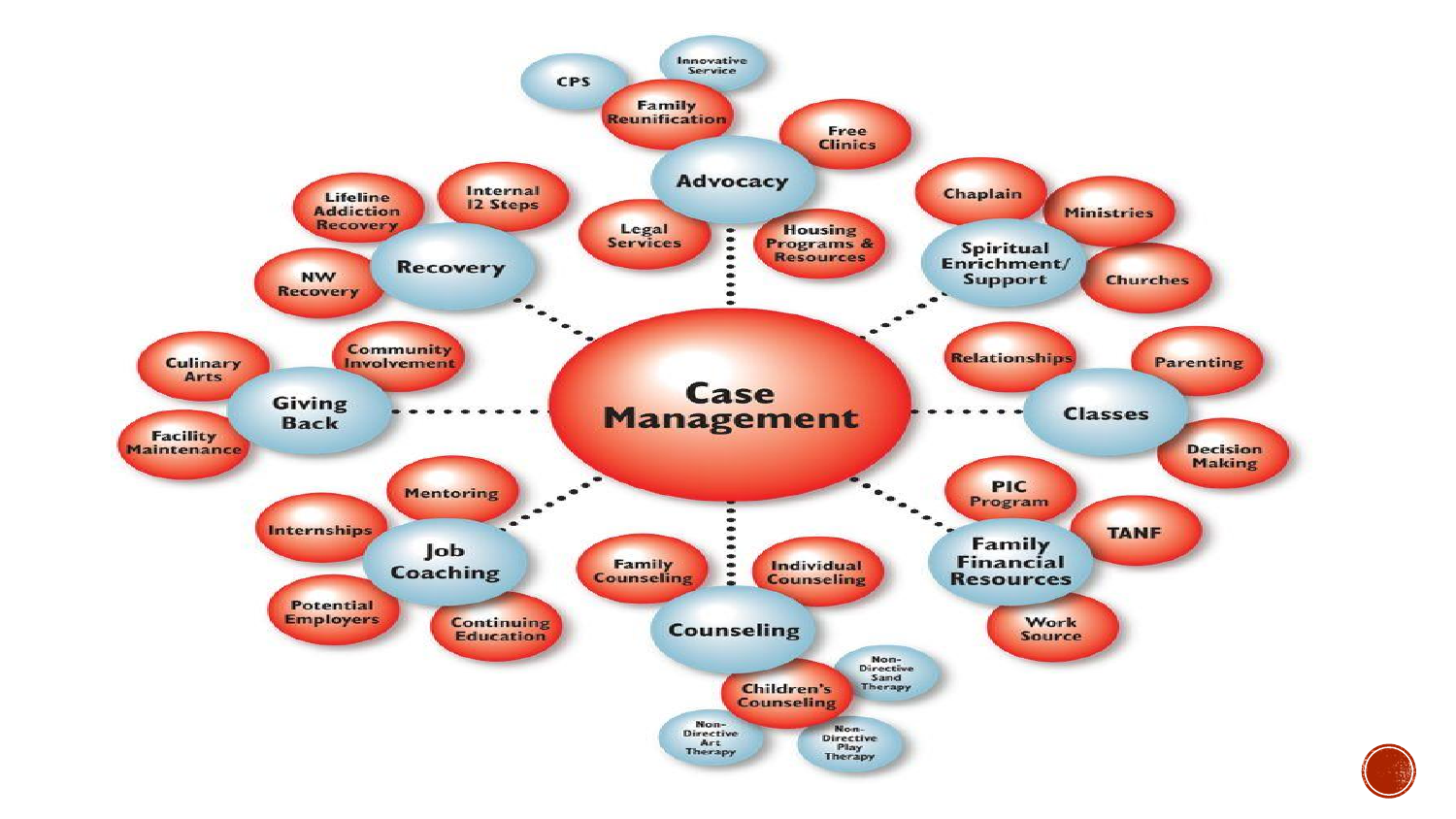## MODELS

1. Broker / Generalist

- 2. Strength Based Perspective
- 3. Assertive Community Treatment

4. Clinical Rehabilitation

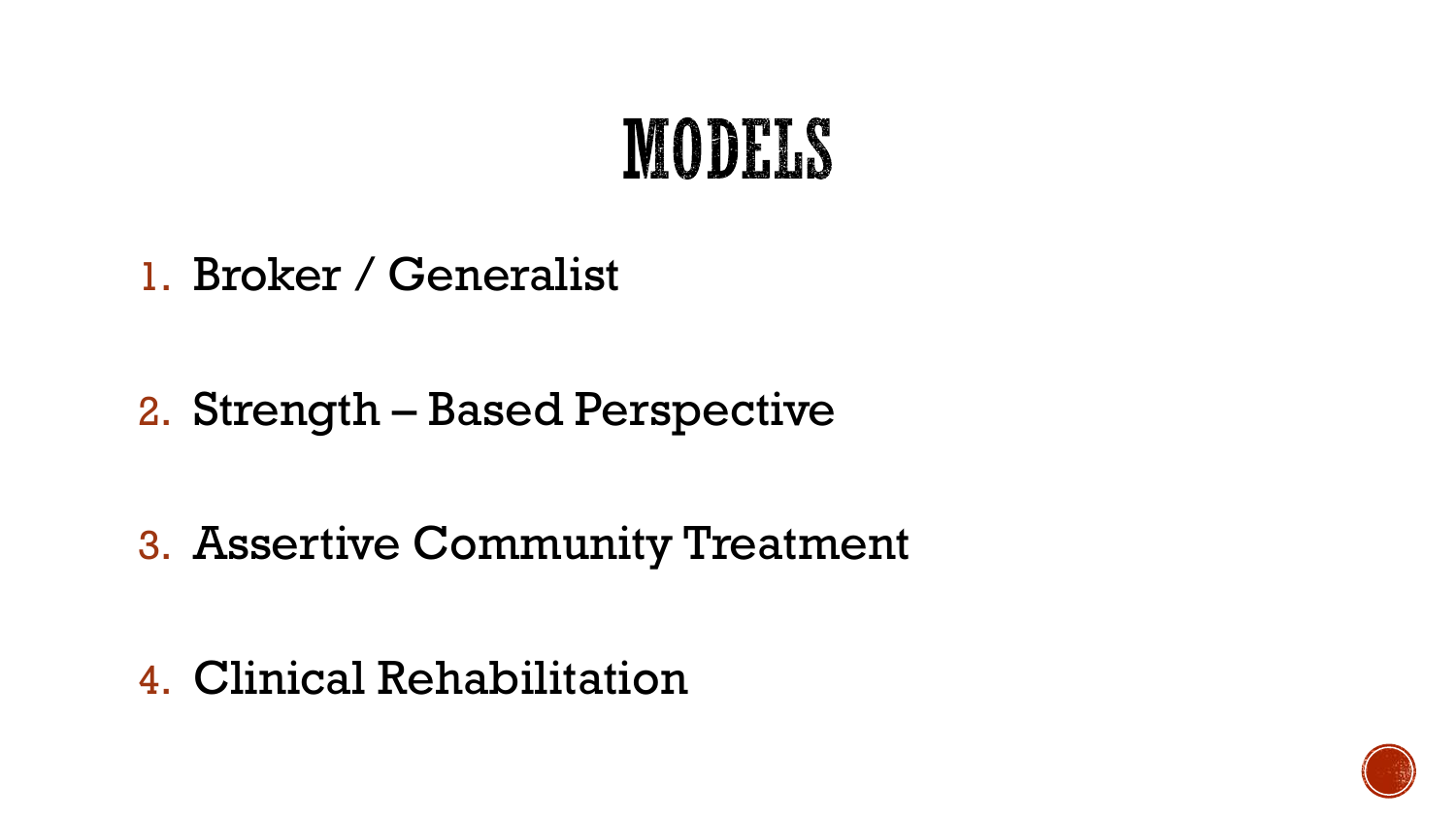# **BROKER / GENERALIST**

**Focus**: Rapid linkage and Referrals

**Setting**: Non – Drug Court

**Drug Court**: Maybe appropriate during intake.

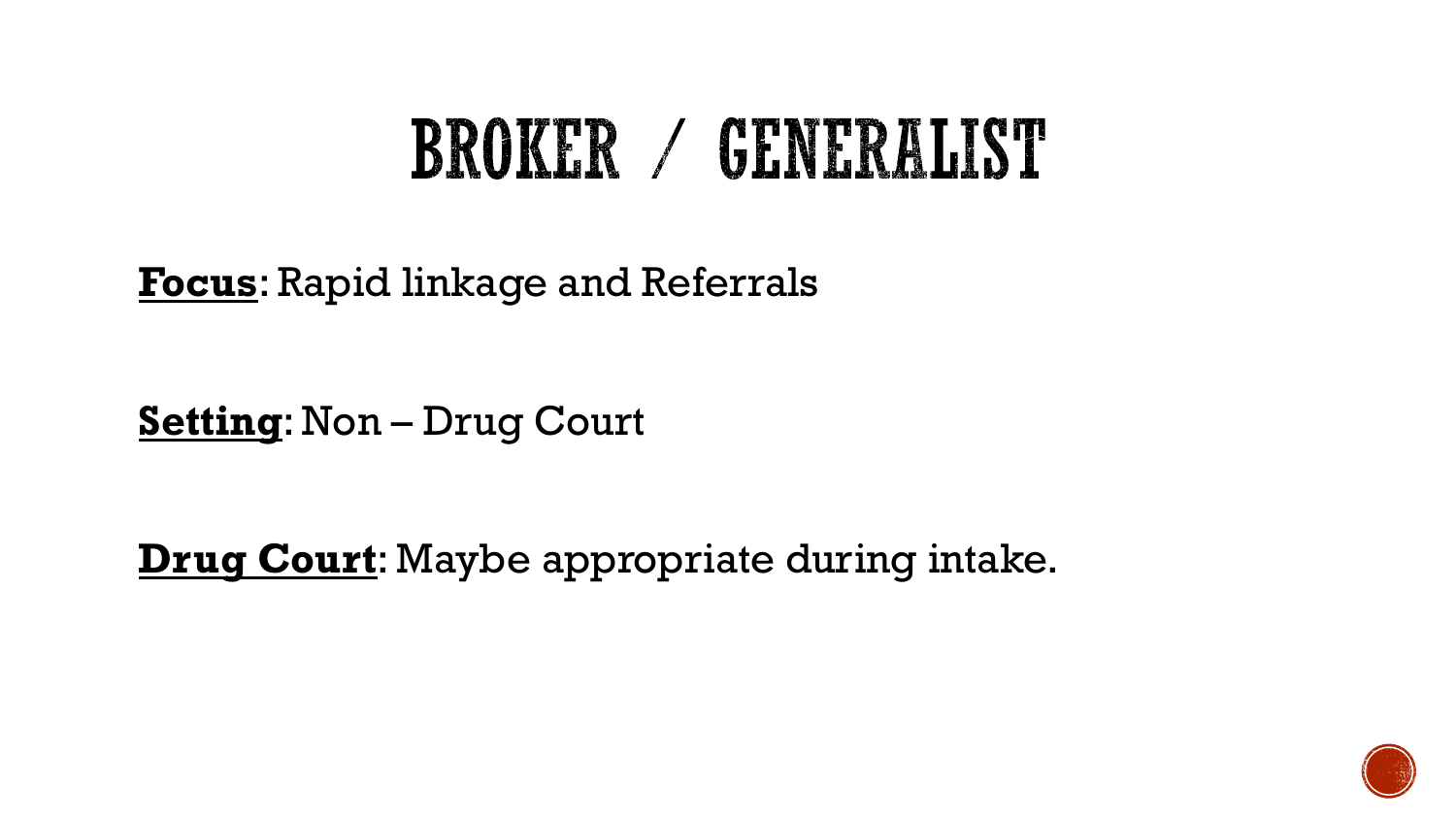# STRENGTH — BASED PERSPECTIVE

**Focus:** Assisting clients in identifying their own strengths and assets to help attain goals.

**Setting:** Drug Courts and beyond

**Drug Court:** Utilizes participants existing strengths and resources to develop recovery plan

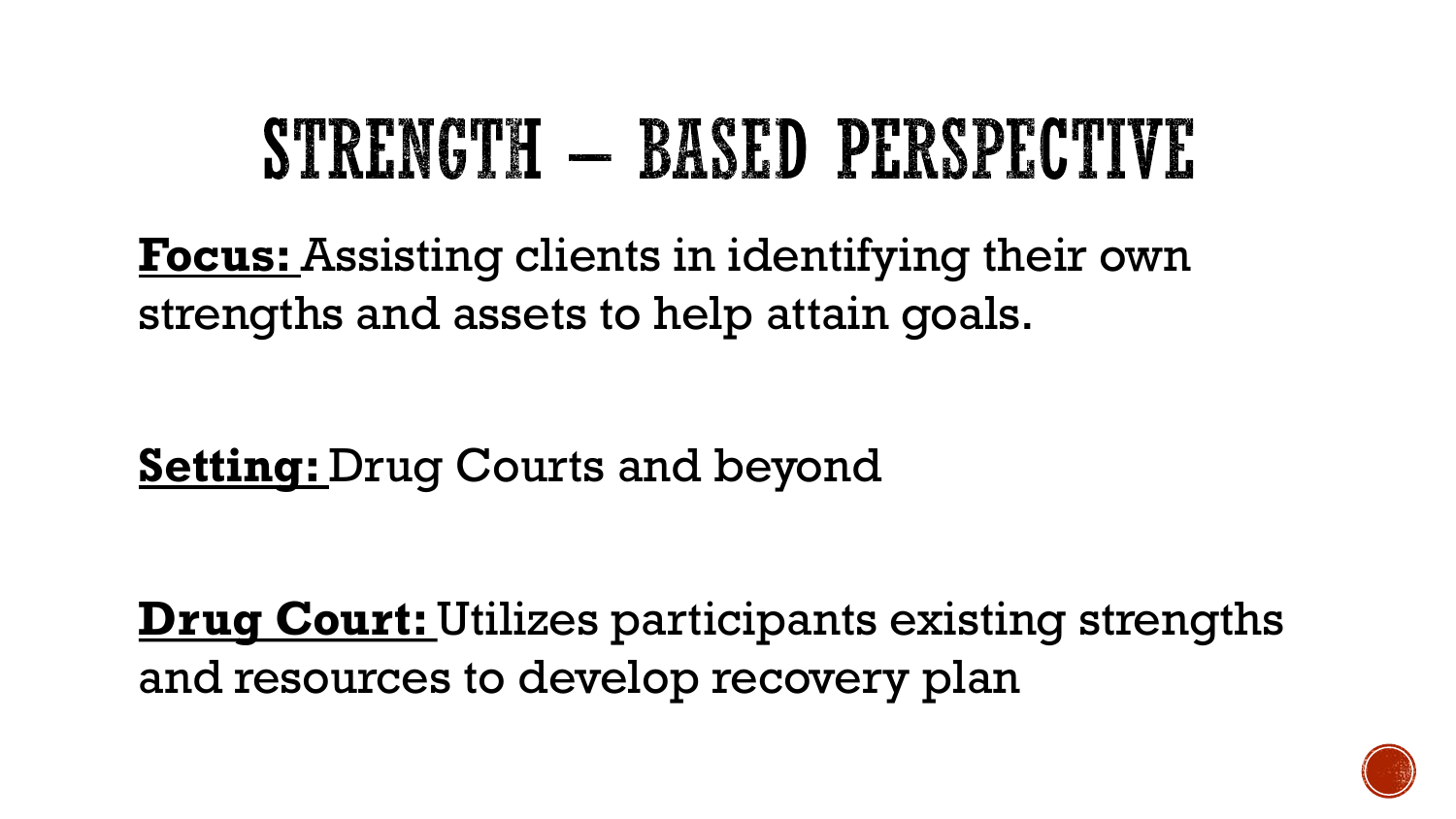# ASSERTIVE COMMUNITY TREATMENT

**Focus:** Intensive model with low caseloads and frequent community based contact with the clients. Grounded in a multidisciplinary approach.

**Setting:** Drug Courts. All team members share caseloads and work together.

**Drug Court:** Exemplifies the goals of Drug Court.

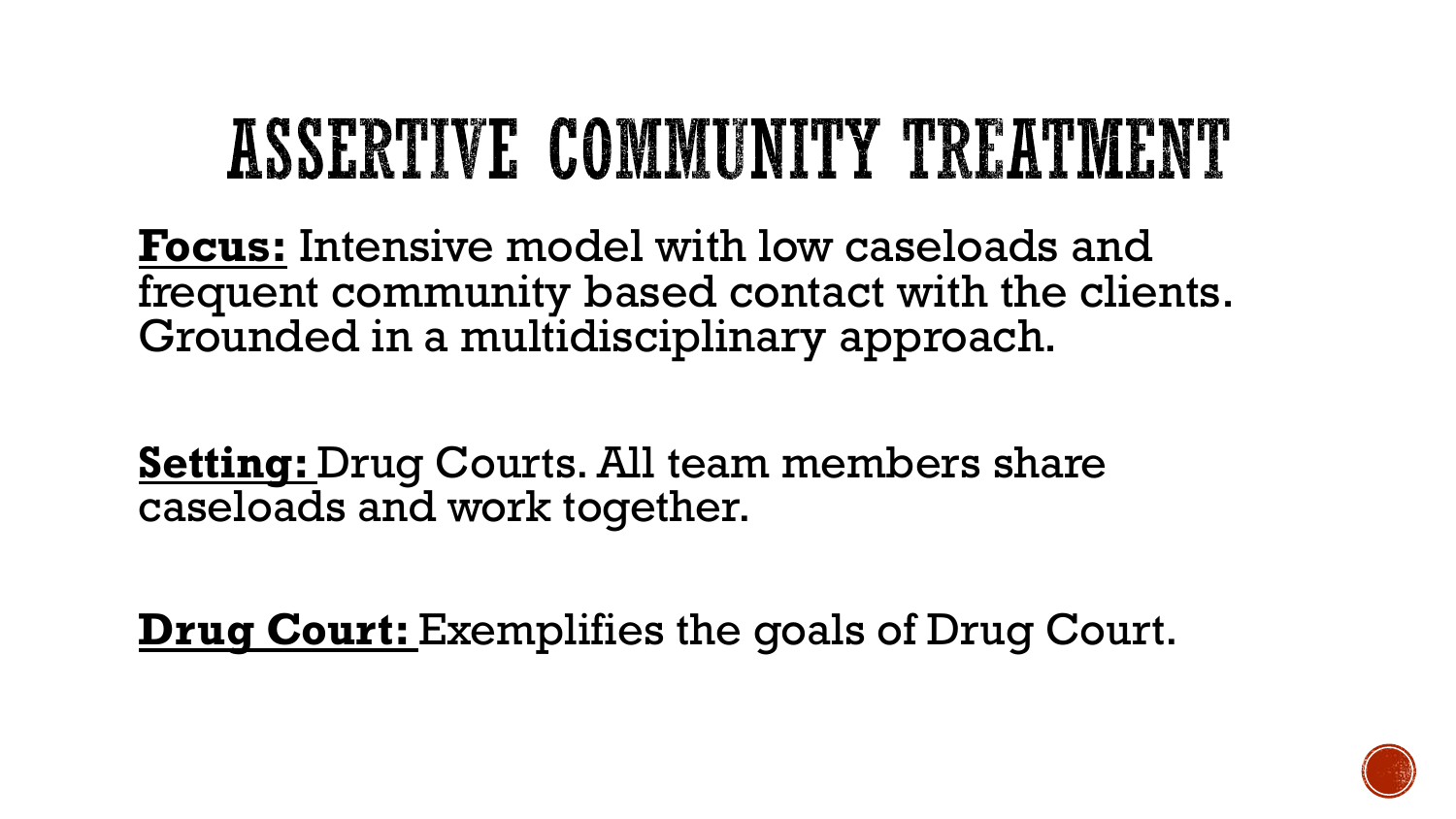# CLINICAL REHABILITATION

**Focus:** Case Management service provider also deliver the treatment services in an integrated manner.

**Setting:** Provides one option for identifying who will perform the Case Management functions.

**Drug Court:** Useful when participants are heavily involved in treatment, or where treatment providers are skilled in Case Management and are able to provided these services.

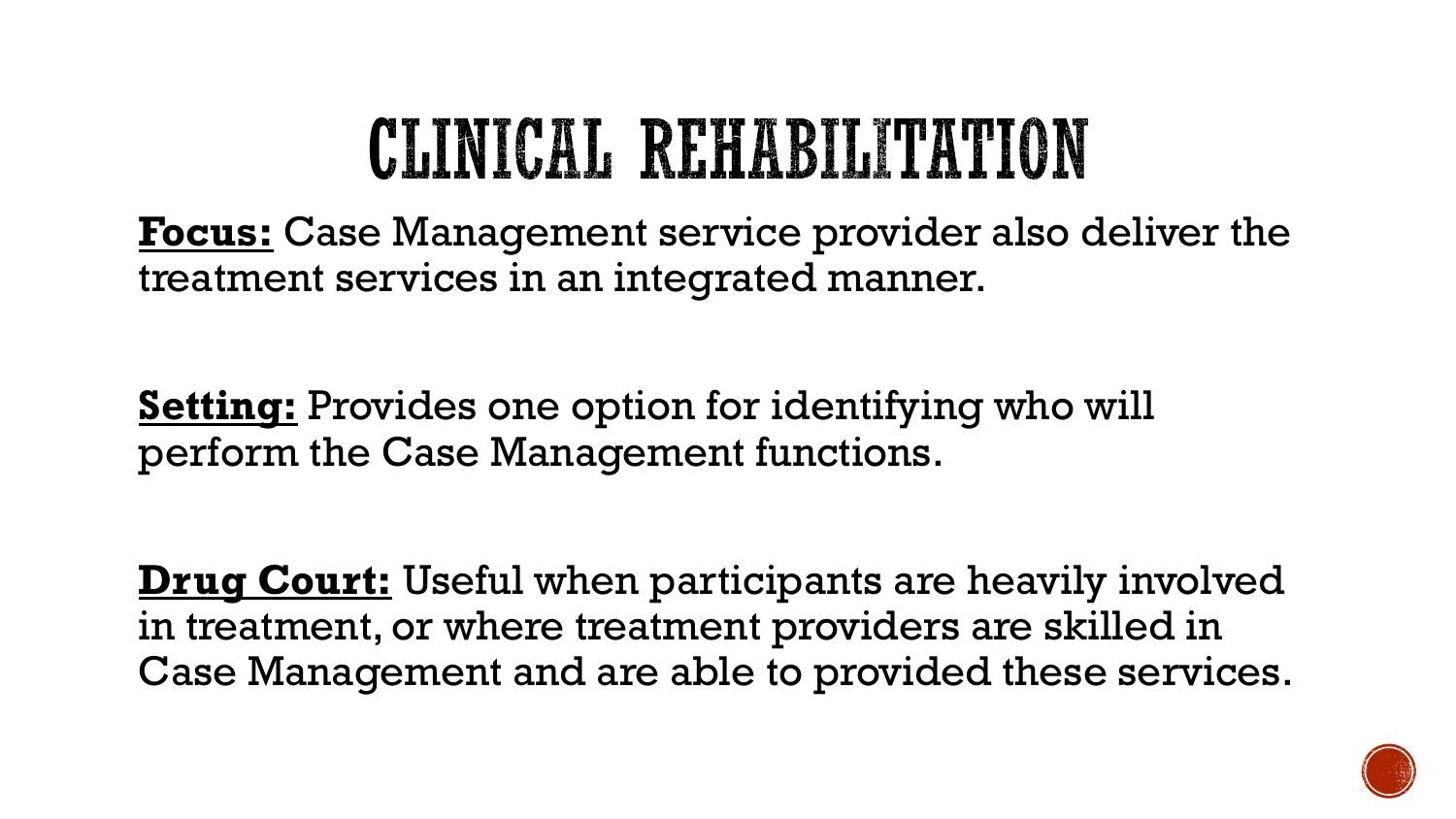# KEY FUNCTIONS

- 1. Assessment Ongoing process of determining client needs, wants, strengths & resources
- 2. Planning defining goals, strengths, responsibility, time frame
- 3. Linking connect client with services & resources to achieve goals
- 4. Monitoring ongoing process of determining if services are being provided and the client is benefitting from them
- 5. Advocacy lobbying, negotiating, & other policy building skills to ensure service delivery occurs

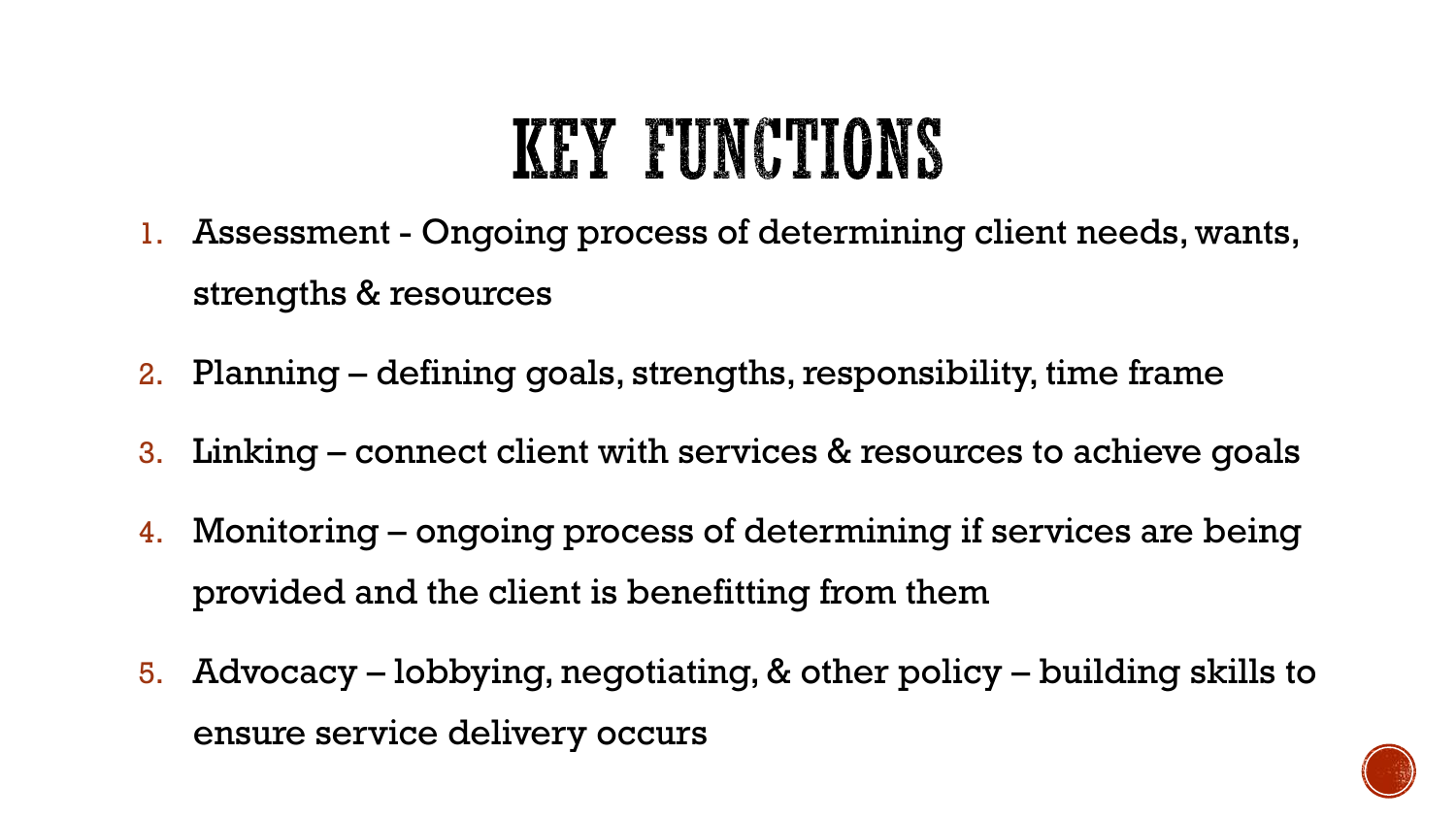### Purpose:

Provide accurate assessments to identify client needs and successfully match client with services.

Critical to understand client's specific needs

Integration of AOD treatment services with justice system case planning combined with a multidisciplinary team can assist in the understanding of client needs.

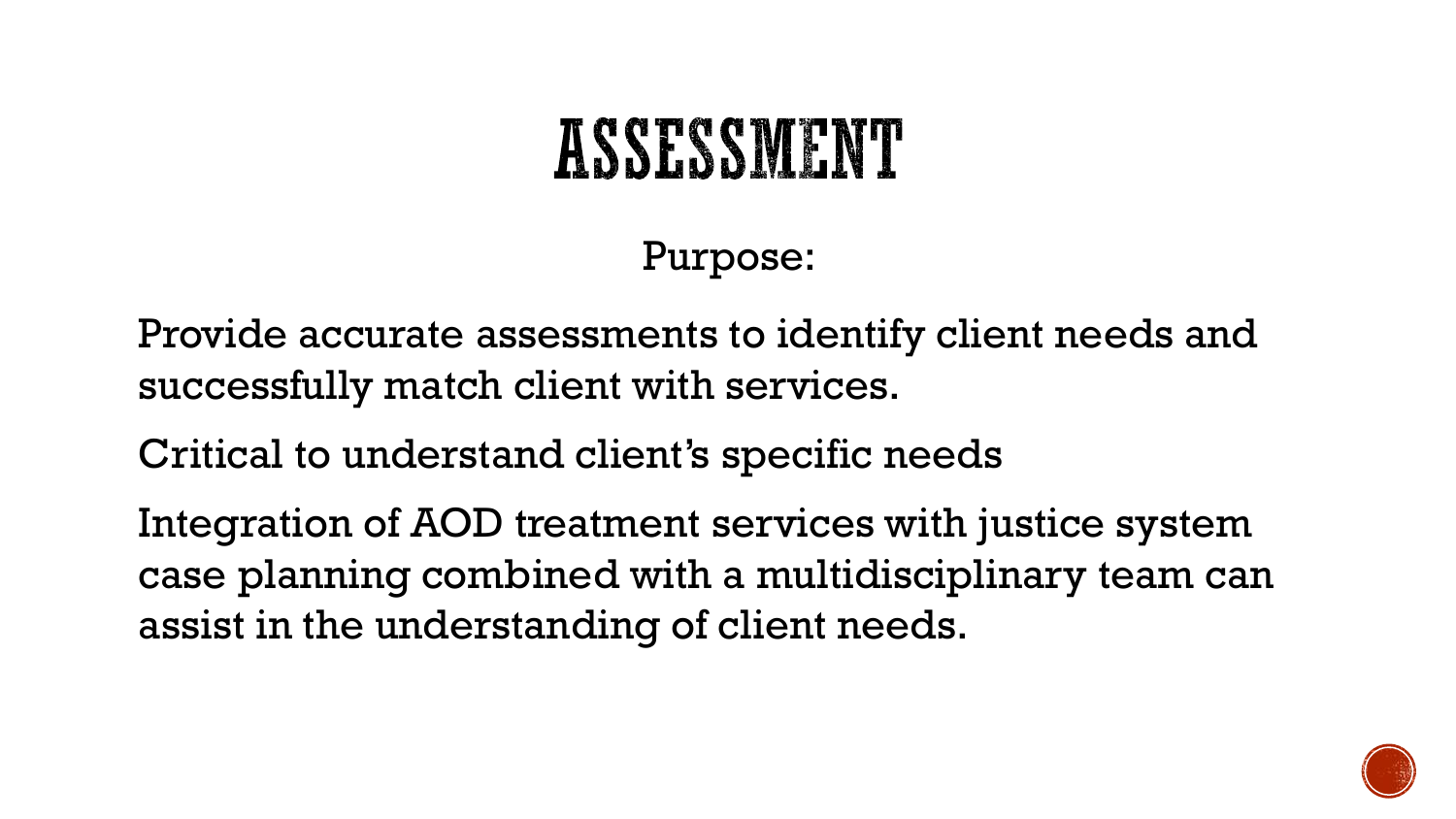"When assessment and planning do not occur or are conducted poorly, supervision is haphazard, conducive to negative outcomes, and ultimately indefensible." *Patricia M. Harris, Associate Dean, University of Texas at San Antonio (1994)*

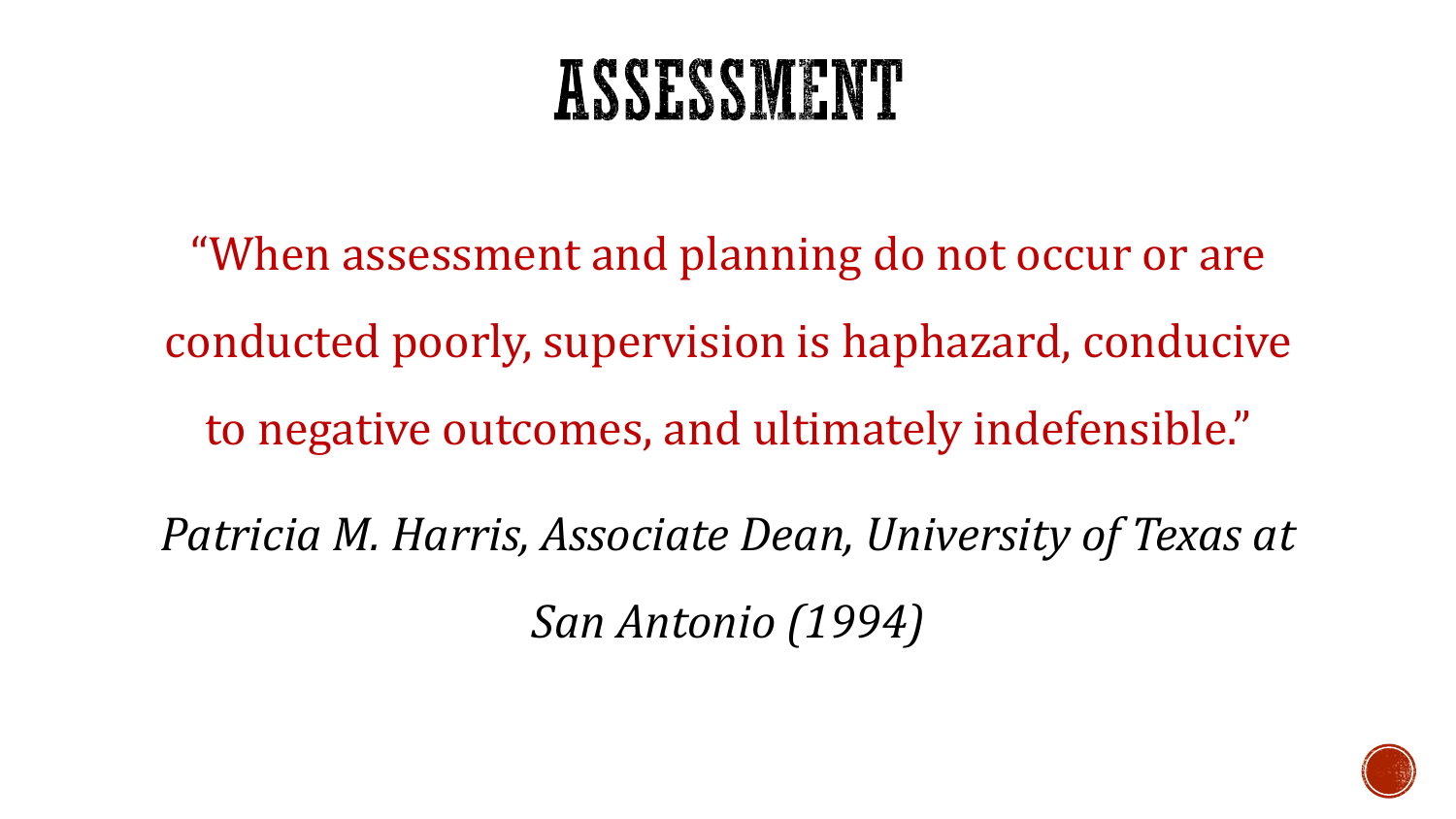#### Tools:

Provide information on Biopsychosocial areas

- Specific aspects of client's condition
- Valid and reliable with your population
- Risk Screener
- Determine program eligibility and level of supervision

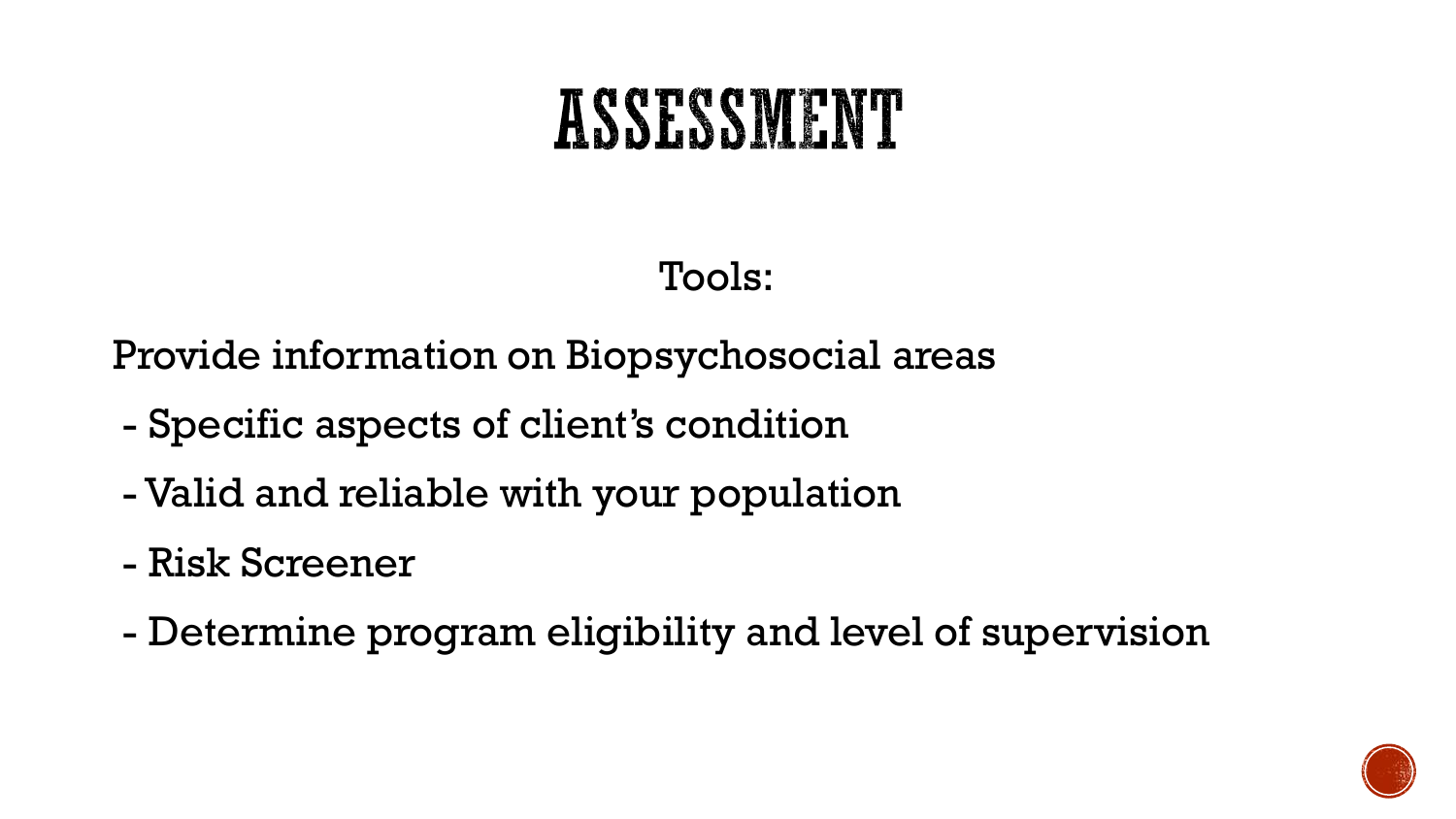#### Benchmarks:

1. Ongoing – initial and periodically during program

2. Client perception, performance, challenges, & strengths

3. Biopsychosocial assessments to obtain pertinent information

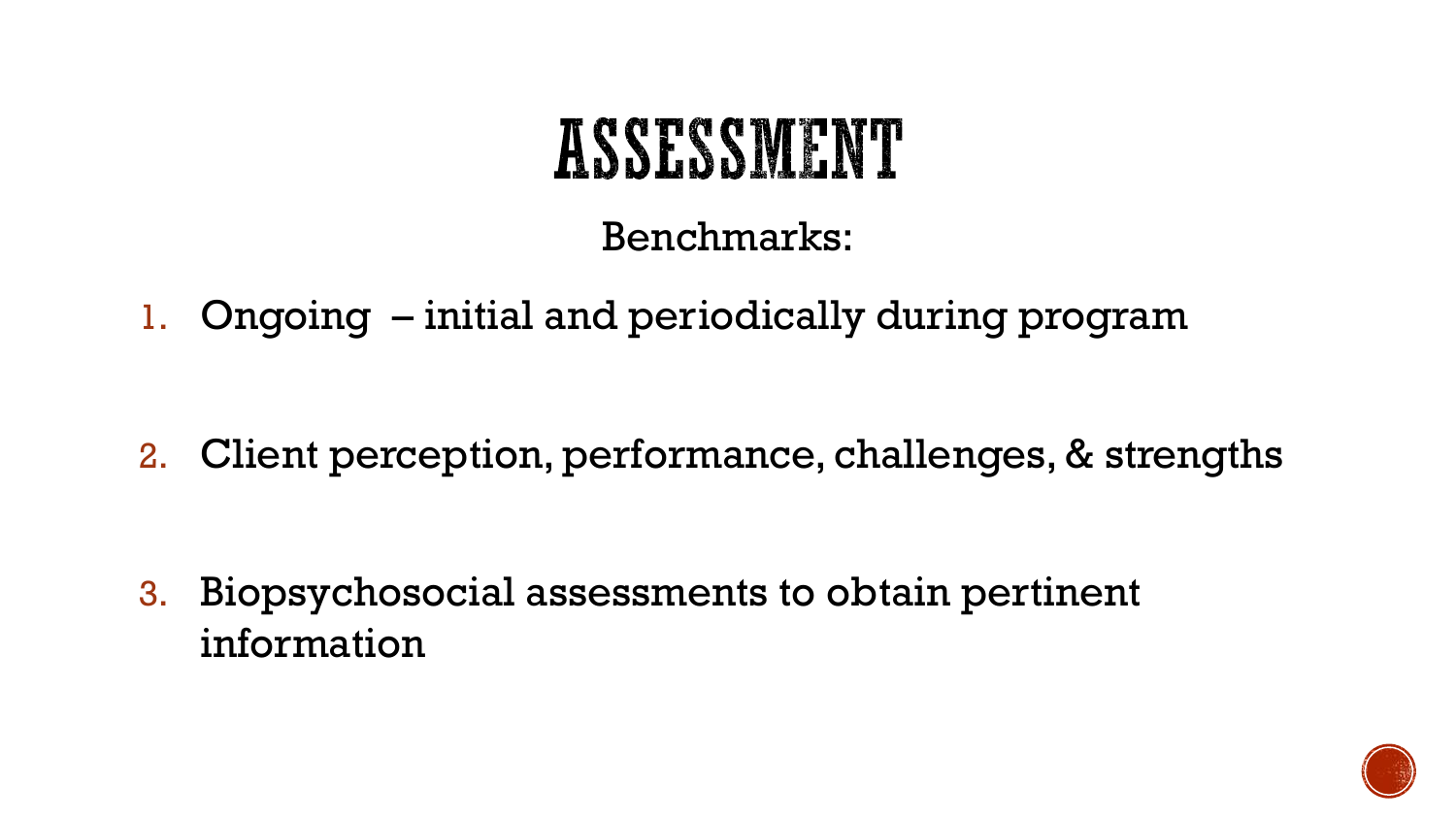# PLANNING

Purpose:

Inclusive comprehensive case management that addresses substance abuse and other needs.

Built on biopsychosocial assessment.

Work to create plan to address client needs while focusing on client strengths.

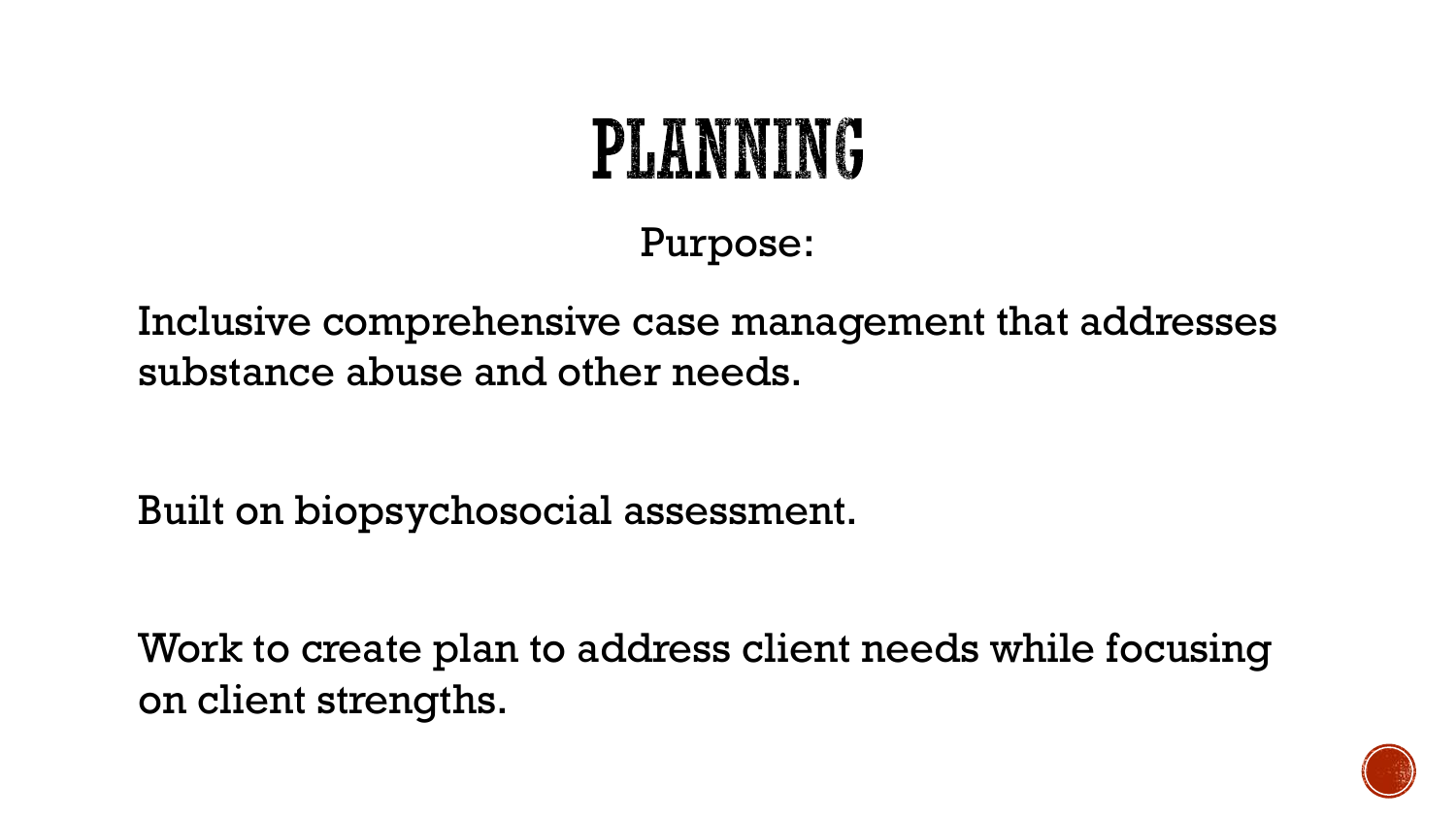# **PLANNING**

Benchmarks:

- 1. Written plan encompassing all needs identified
- 2. Plan includes goals, objectives, and time-lines
- 3. Goals, objectives, & strategies framed in positive context
- 4. Objectives should be reasonable and attainable
- 5. Goals & objectives behaviorally specific and measurable
- 6. Plan must be re-evaluated regularly
- 7. Agreed upon incentives & sanctions tied to objective completion

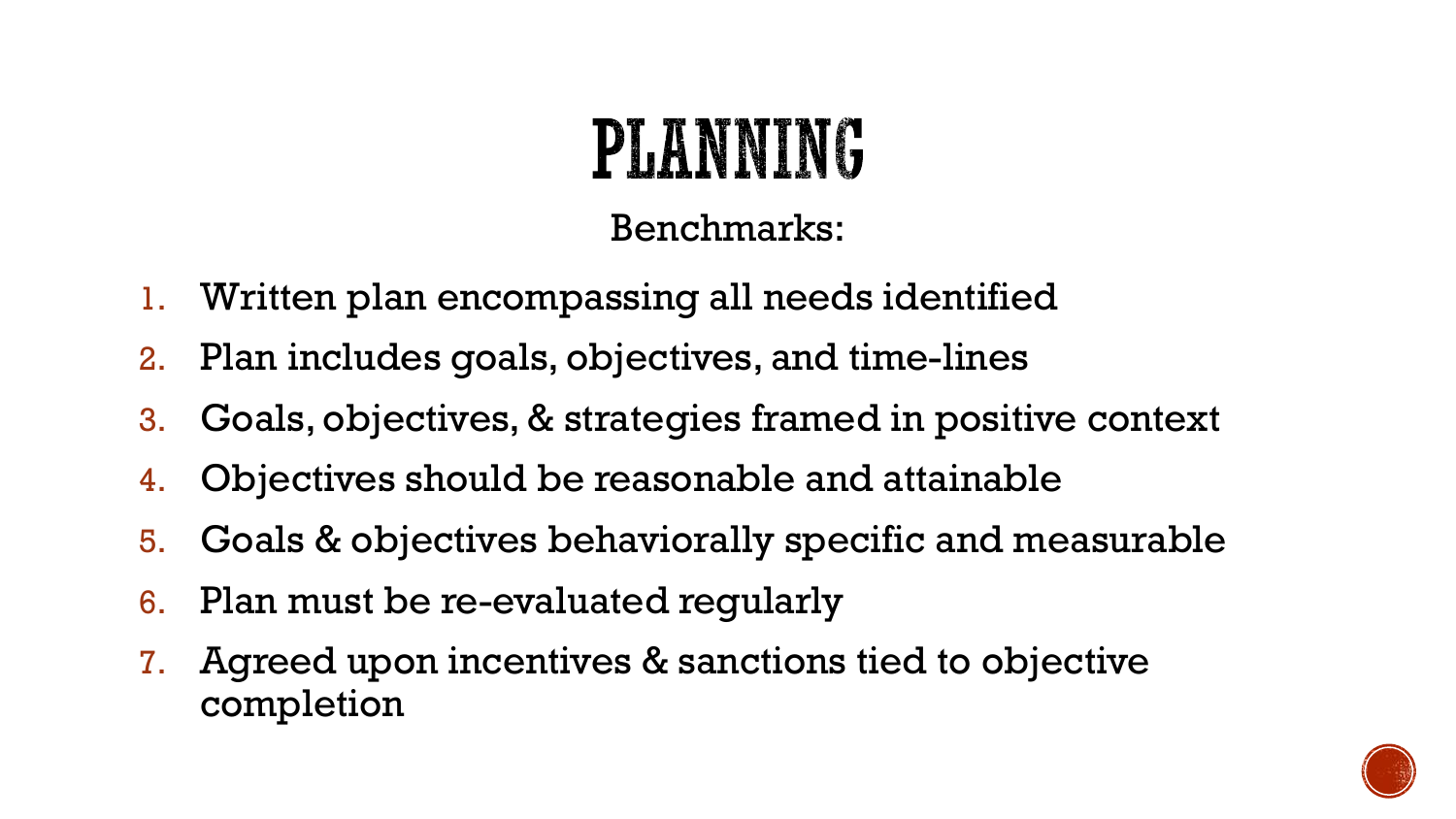# **LINKING**

Purpose:

Puts the **PLAN IN TO ACTION** and requires a broad knowledge of your clients' special needs and available community resources. Development of Resource network with the assistance of the Wellness Court team.

Case Manager facilitates the flow of information

Serves as the "HUB OF INFORMATION"

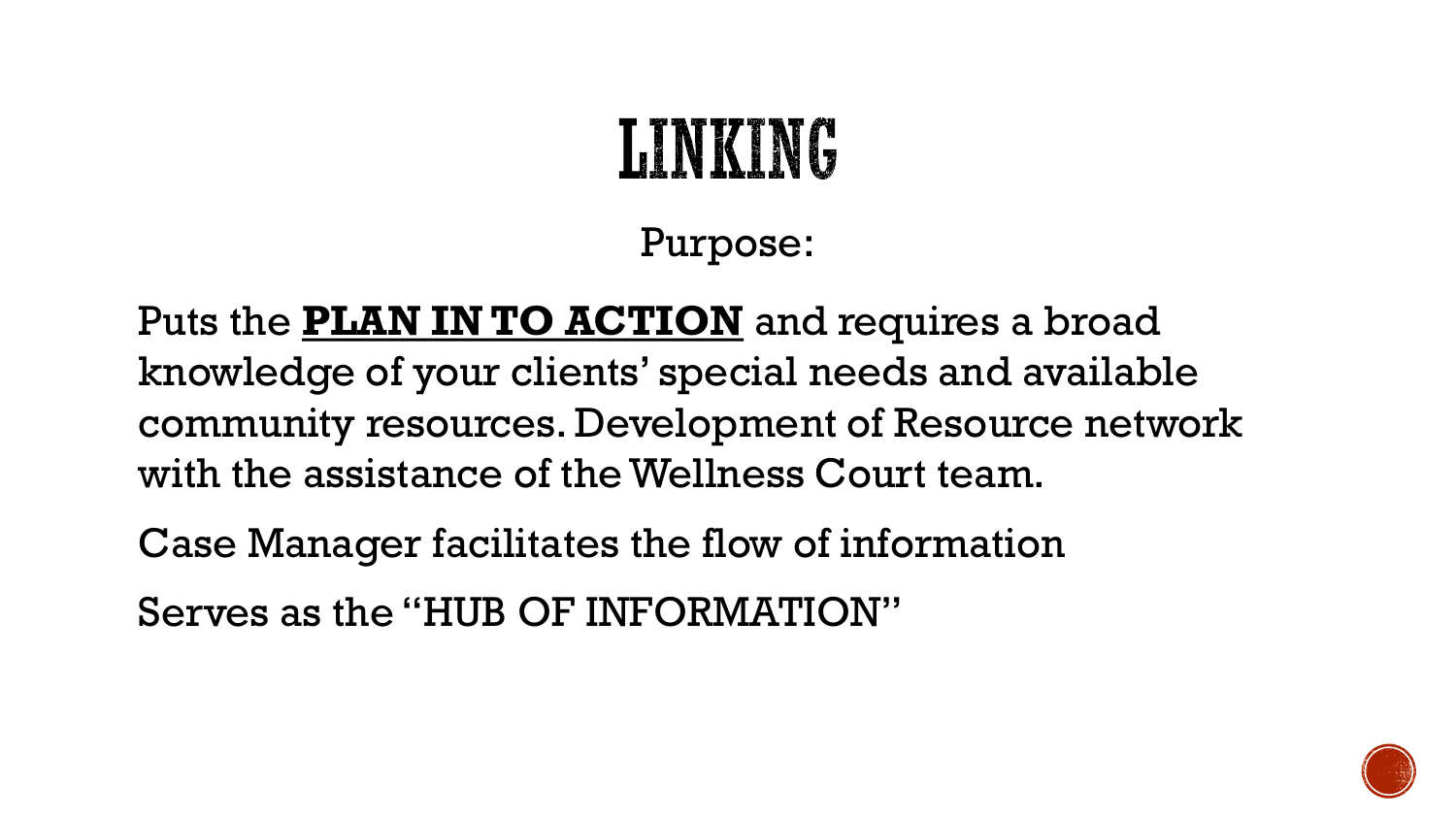# LINKING

Management Techniques:

Development of MOUs/ MOAs

- define expectations, scope, rules, & reporting requirements Create a "WIN – WIN" SITUATION
- Can be the difference in client recovery

Adding key program leaders to advisory committee

- Keep the stakeholders connected to the program

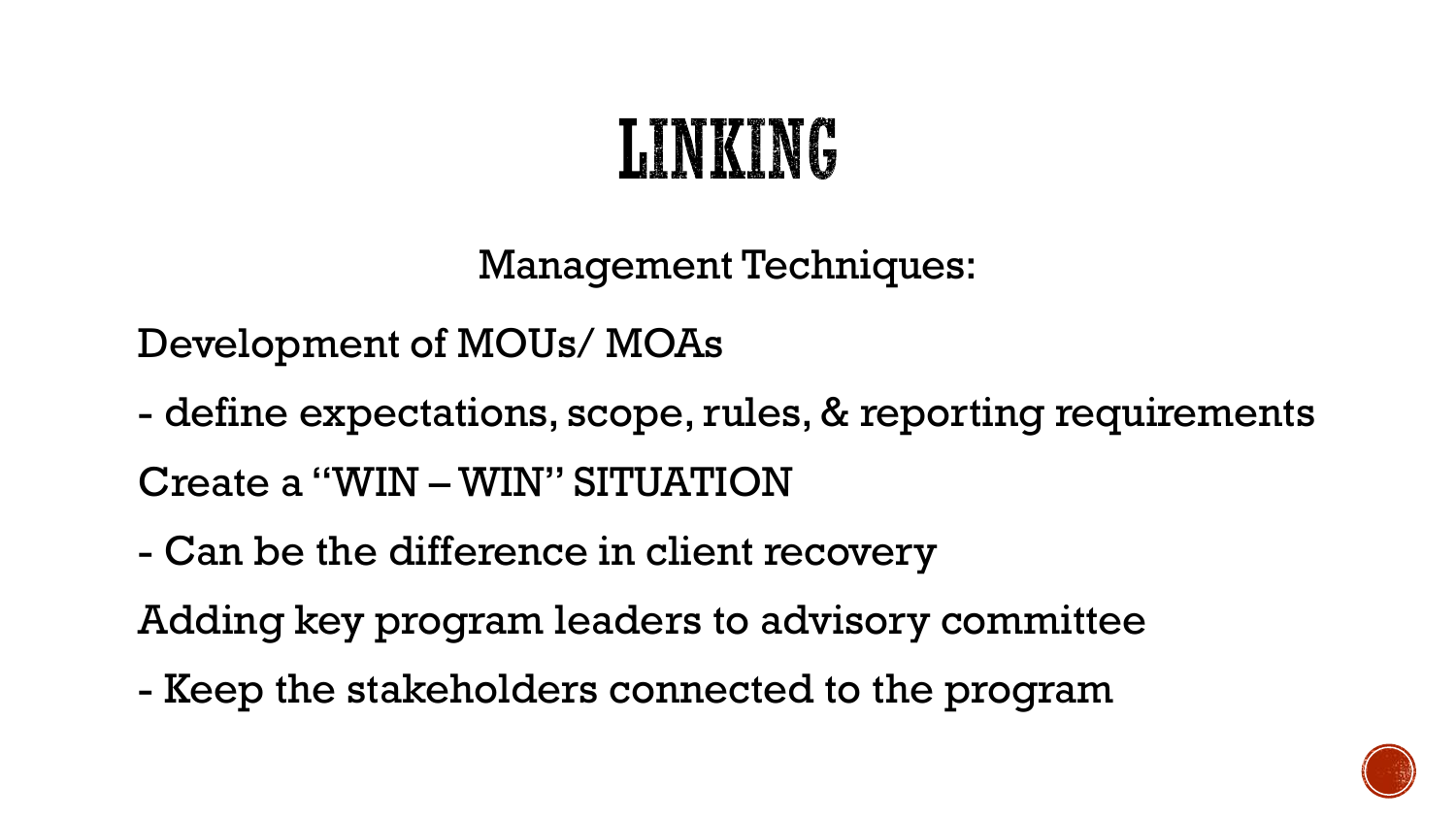### LINKING

Benchmarks:

- 1. Knowledge of specific programs
- 2. Must assess the client's ability to access the services
- 3. Identify challenges and other issues

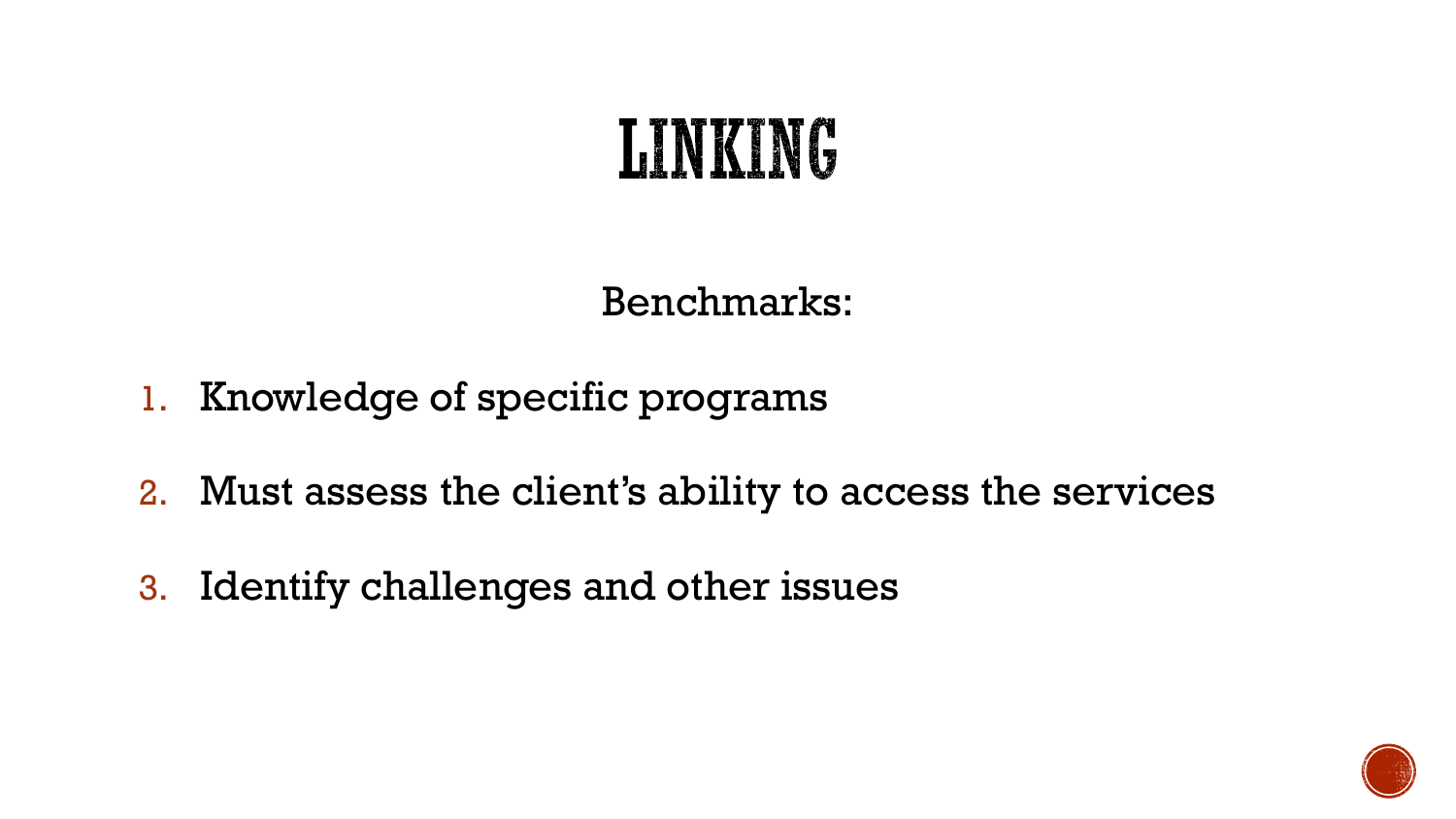# MONITORING

Purpose:

Individual oversight of participant progress on case plan; assists client in working toward achieving goals.

Program – records pertinent information including sanctions & incentives.

Quality Assurance

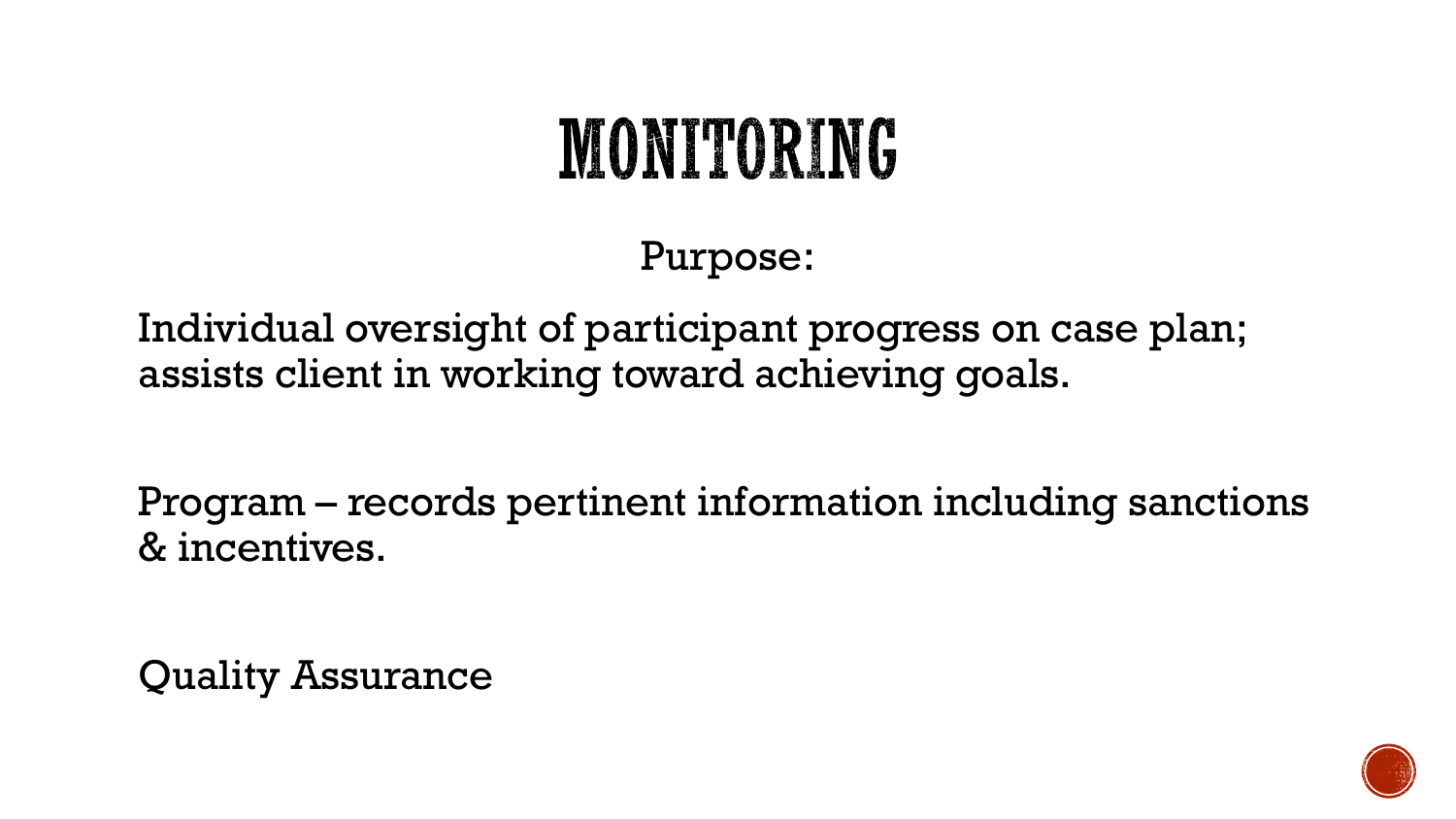# MONITORING

Benchmarks:

- 1. Face to face meetings with clients to review case plan
- 2. Drug testing frequent and random
- 3. Drug testing Broad scope of testing
- 4. Maintains ongoing communication with treatment and other service providers
- 5. Utilizing memorialized information
- 6. Home visits and other collateral contacts
- 7. Intervention

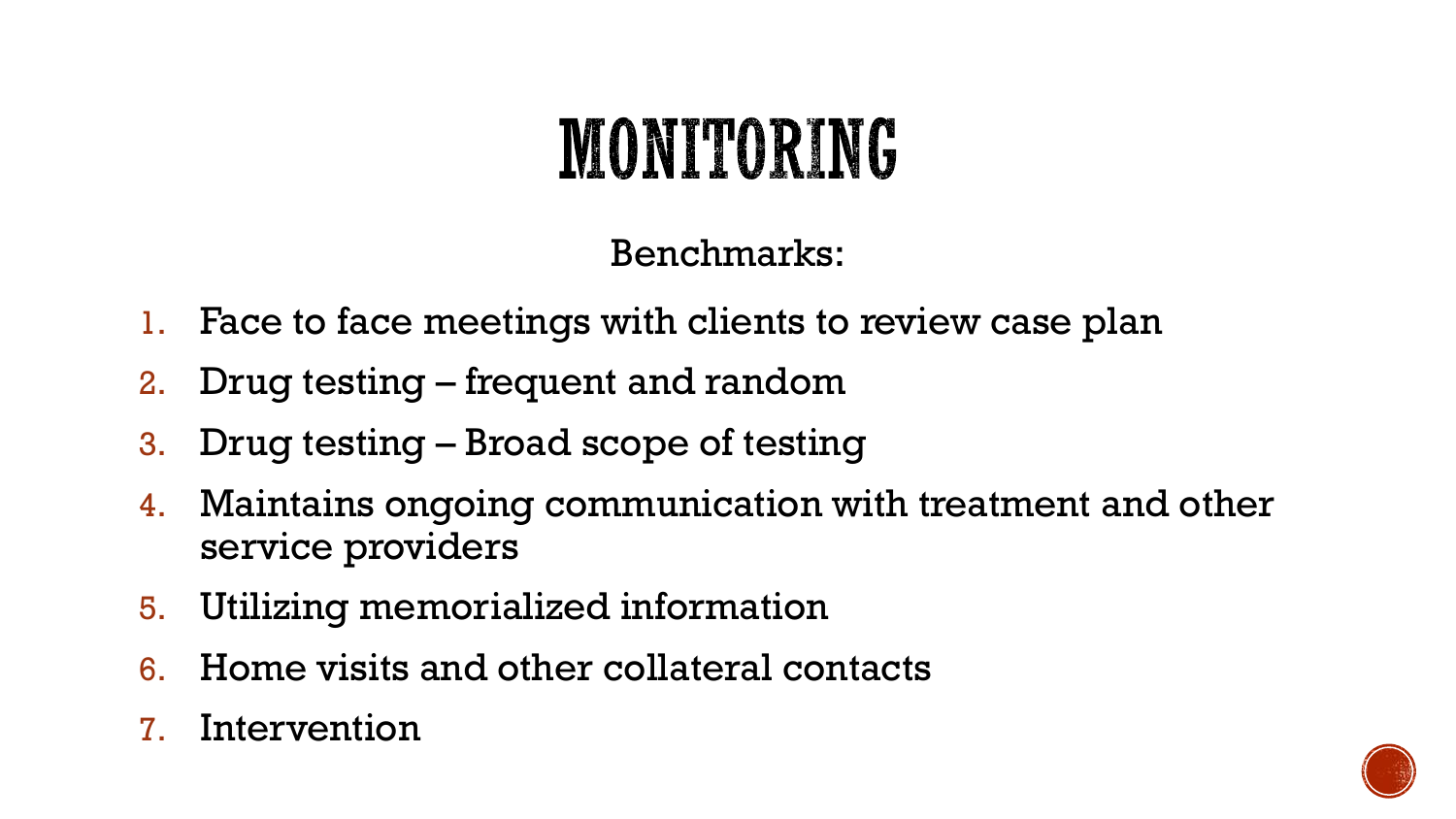### ADVOCACY Purpose:

Requires the Case Manager to act in the best interest of the client and the community.

Fundamental Goal – Community Safety & Individual sobriety

Journey of sobriety requires some coerced decisions.

Case Manager may lobby for therapeutically based response to client behavior and ensure clients are given assess to all relevant services.

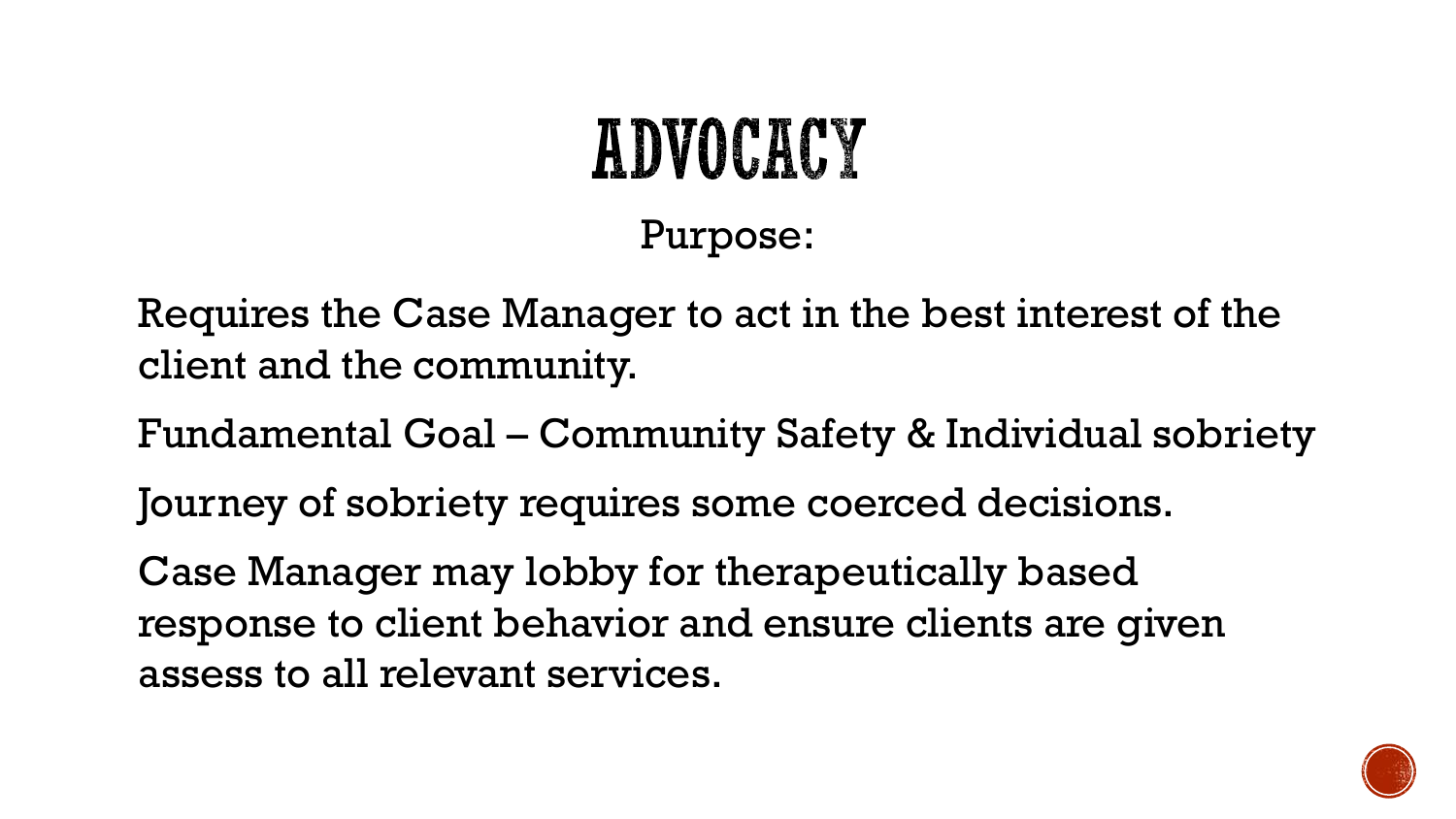# ADVOCACY

#### Benchmarks:

- 1. Evaluates all reported and observed behavior
- 2. Develops responses to client behavior
- 3. Ensuring case plan is targeted toward client needs
- 4. Advocates for expansion/creation of services to fill gaps
- 5. Ongoing and prompt feedback keeps client informed

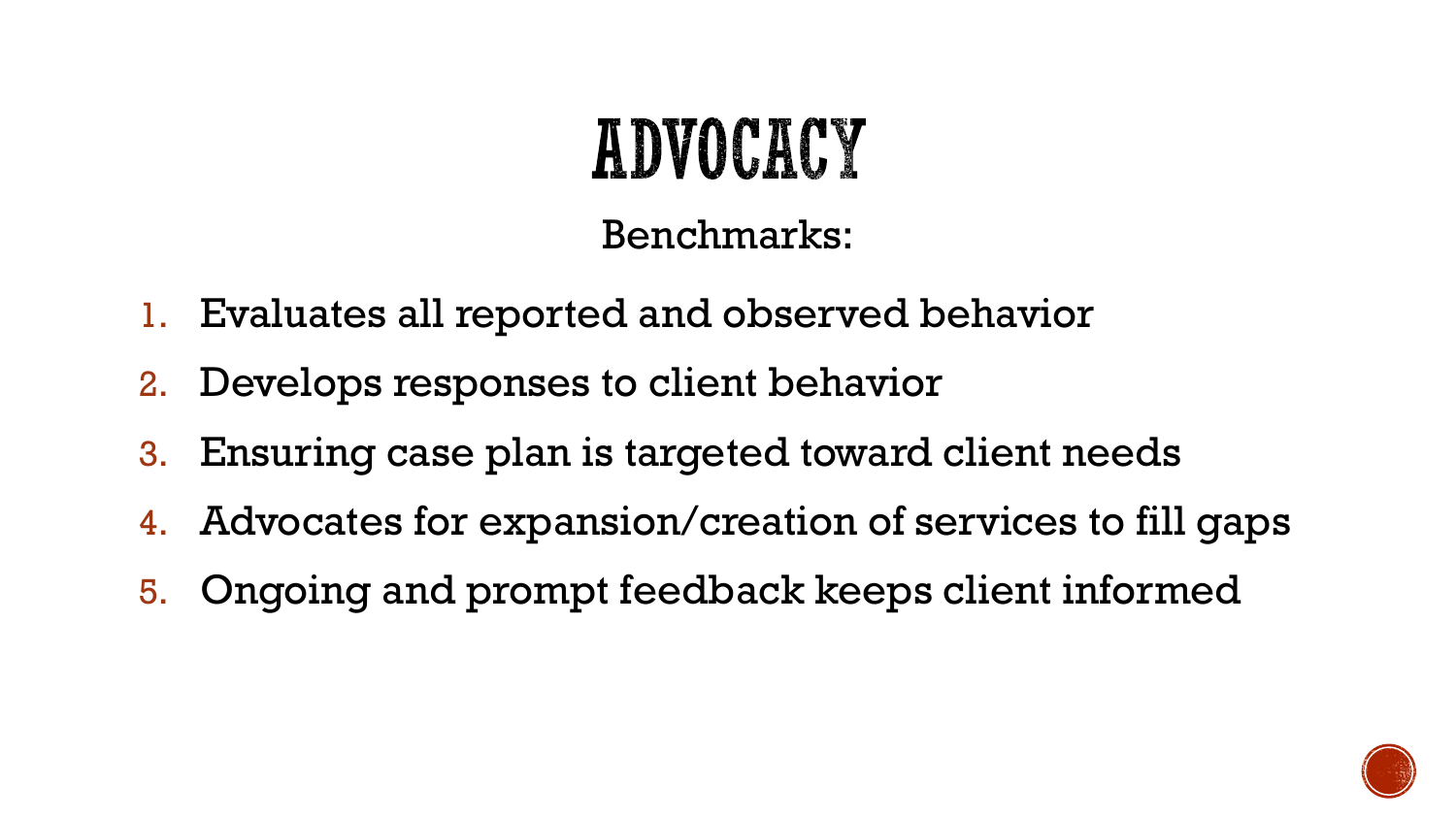# RISK, NEED, RESPONSIVITY

- A validated risk, needs, and responsivity tool is used prior to acceptance into treatment court.
- **Exatic and dynamic factors must be gathered to generate an accurate** assessment of the offender.
- **Share the assessment with the team. Information the probation officer or case** manager gathers is a baseline for further action, supervision, and progress.
- Individualized case planning is derived from the assessment outcome.
- APPA recommends that probationers be reassessed every 6 months at a minimum.

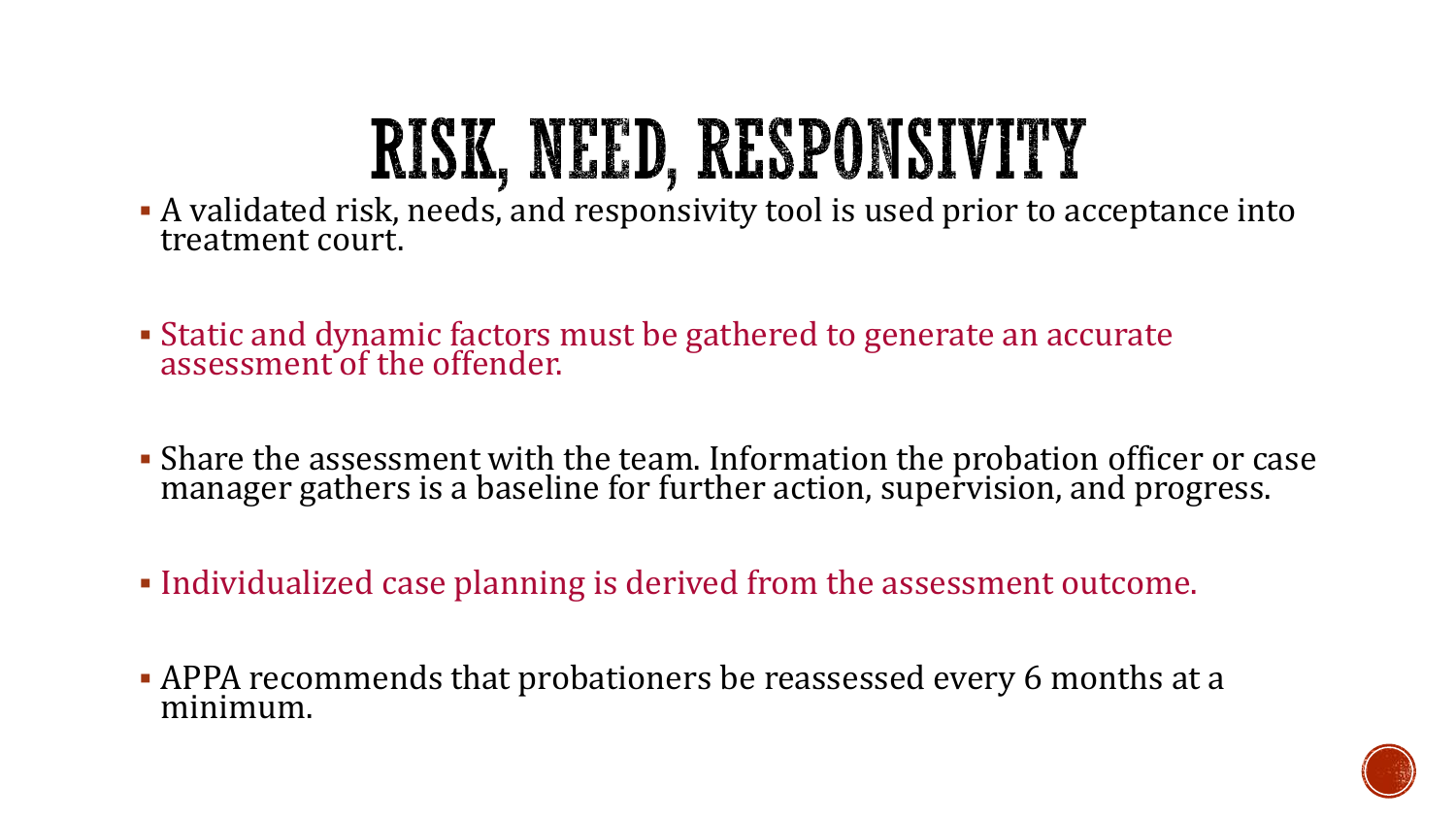### **Model as a Guide to Best Practices**



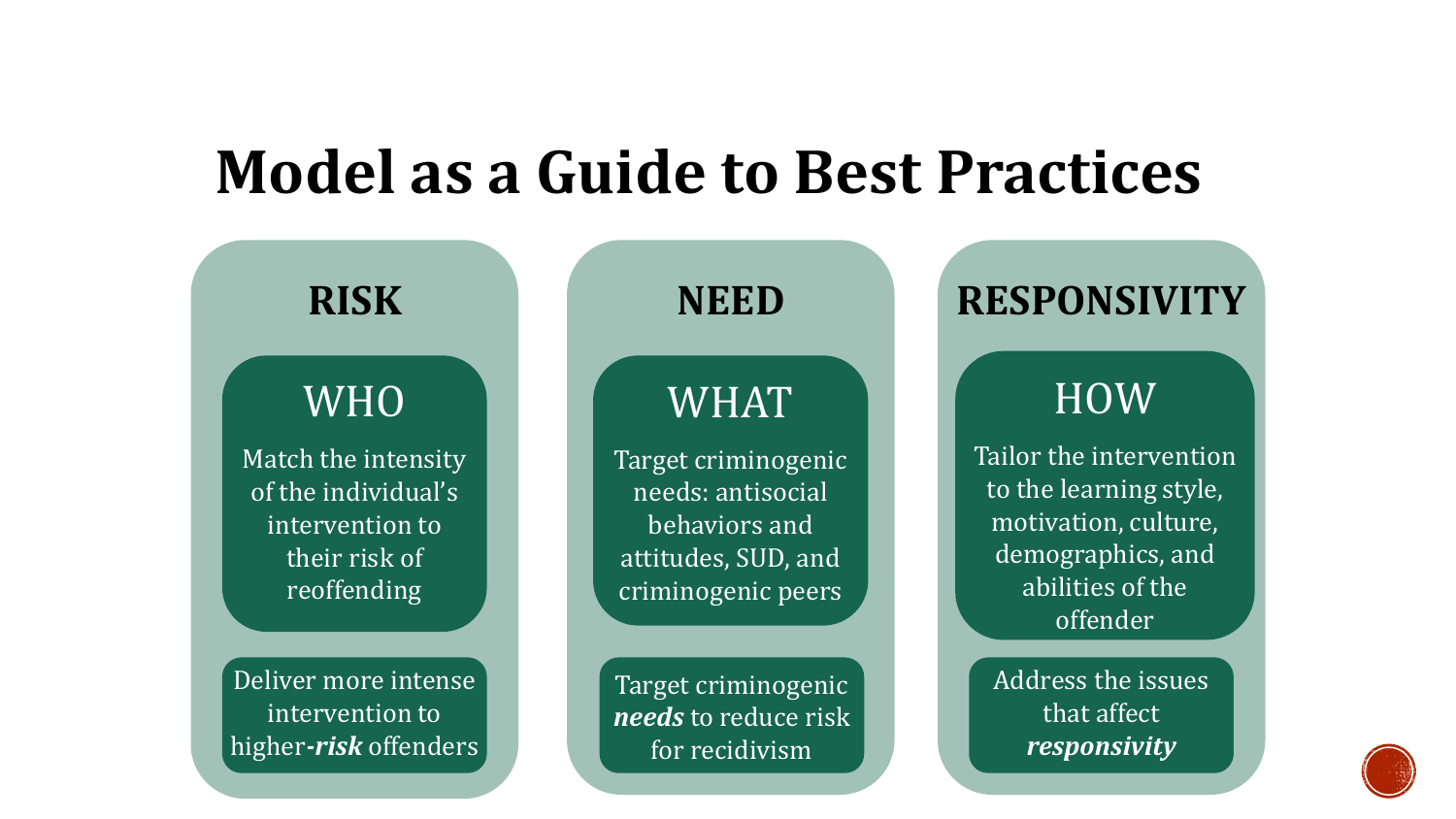# CASE PLANS

- The **case plan** is the backbone of the supervision process.
- The **case plan** serves as a map of how staff and the offender will identify and solve the offender's problems.
- The **case plan** *must* include client input to enhance engagement. Role clarification?
- The **case plan** is a comprehensive strategy that outlines the goals and obstacles that may arise during the supervision process.
- **External controls**: Outside forces that influence the offender's behavior.
- **Internal controls**: The offender's intrinsic (inner) motivations that drive behavior.

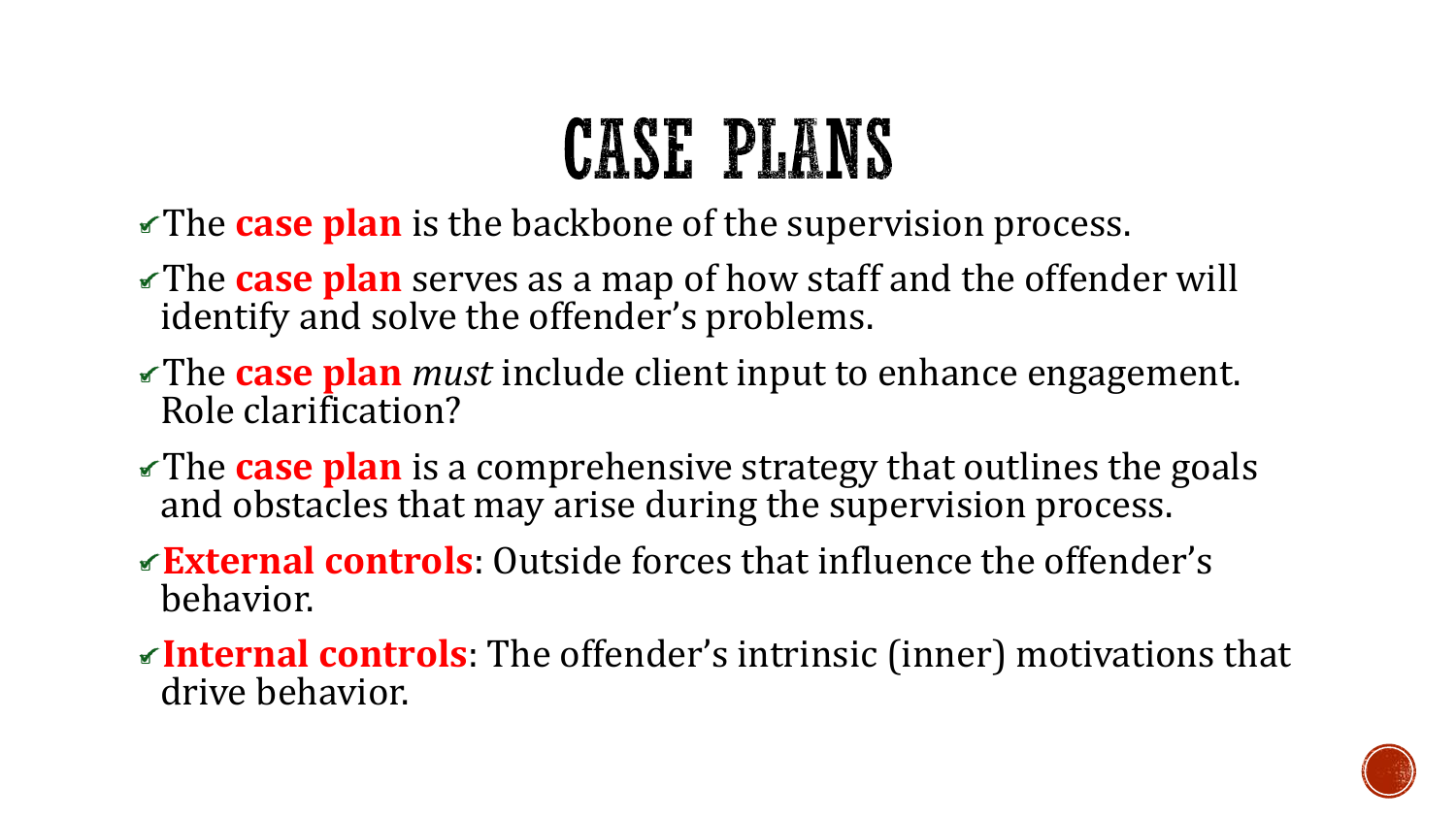# CASE MANAGEMENT: Program vs Treatment

There IS a difference between PROGRAM and TREATMENT case plans

Treatment Case Plan consists of Substance Abuse, Mental Health, and other like treatment services AND is developed and managed by the treatment provider.

Program Case Plan consists of all aspects of the client's program case plan, including the treatment plan, and ancillary needs.

THE TREATMENT PROVIDERS GENERATE THE TREATMENT CASE PLAN AND IT IS INCORPORATED IN THE PROGRAM CASE PLAN AS COMPLY WITH TREATMENT

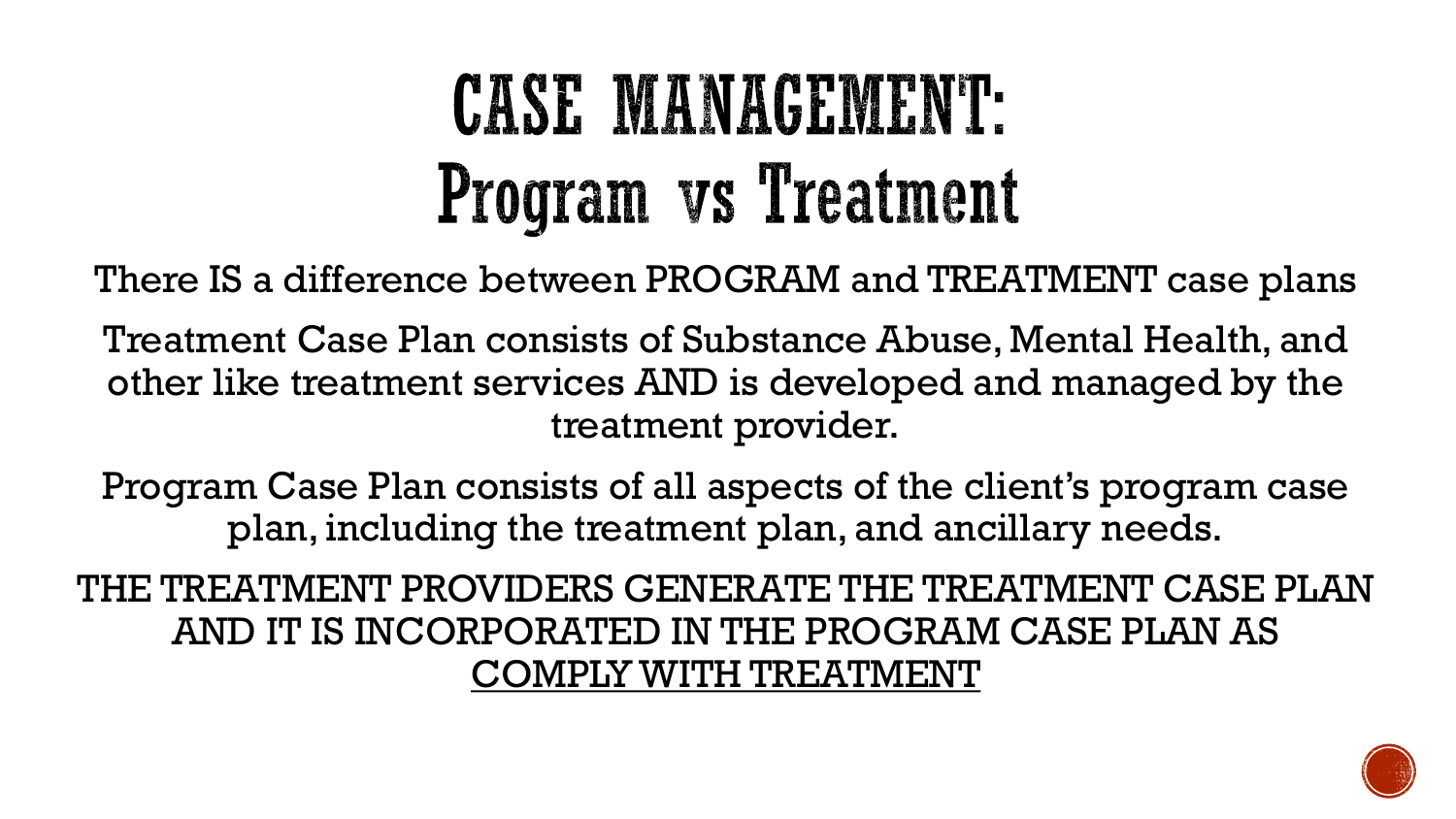### CASE MANAGERS

Who are the Case Managers?

- ✓ Probation Officers
- $\checkmark$  Program Coordinators
- ✓ Treatment Provider
- ✓ SocialWorker

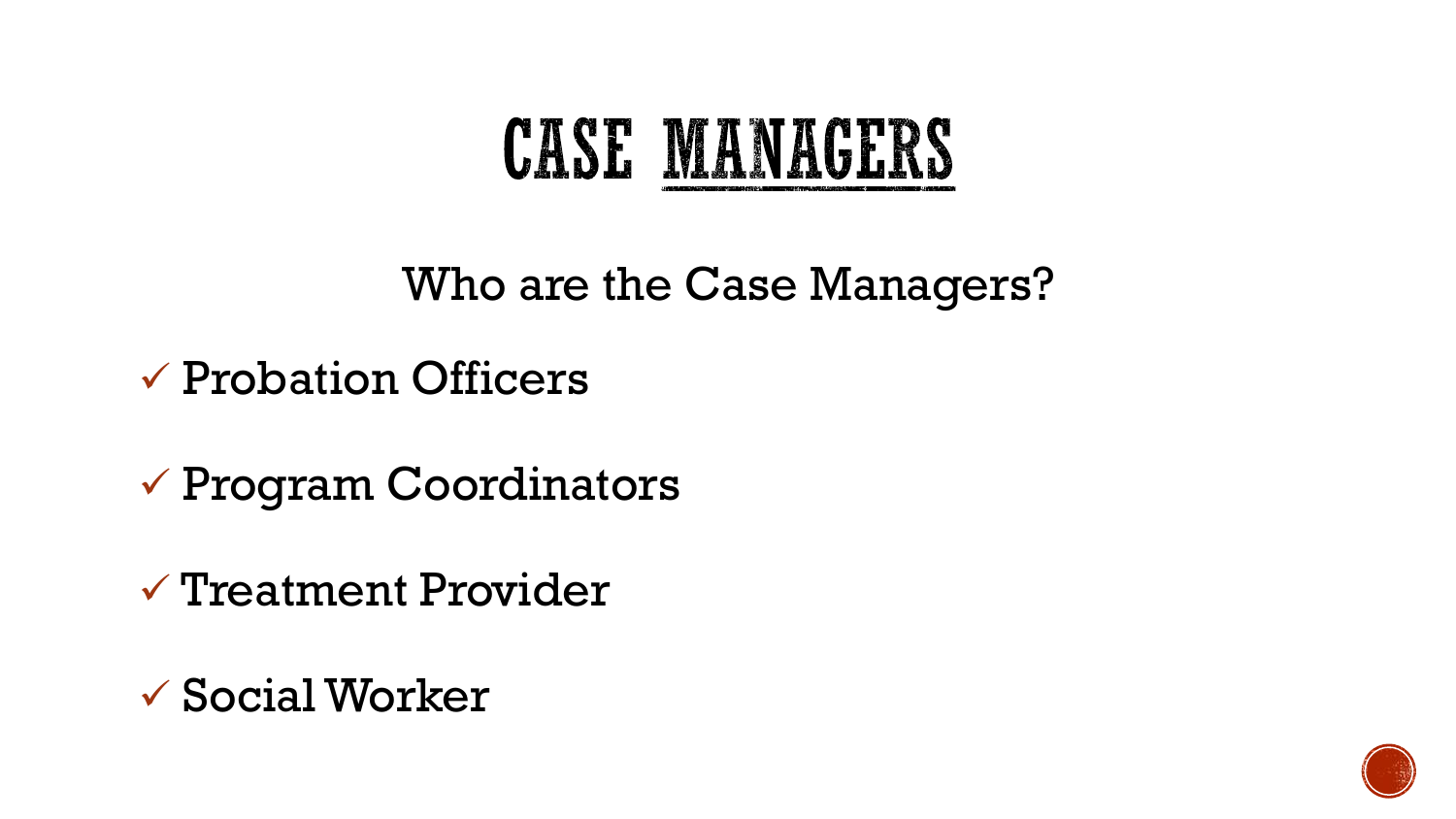# PURPOSE

- **Identify ancillary needs of the participants**
	- **Medical, Dental, & Vision**
	- **E**Housing
	- ▪Family
	- **Education, or lack there** of
	- ▪Employment
	- ▪Transportation
- **Identify resources to address the participants needs**
	- ▪Clinics
	- **Education Departments**
	- ▪Voc Rehab Programs
	- **Housing Programs**
	- ▪Resource Book

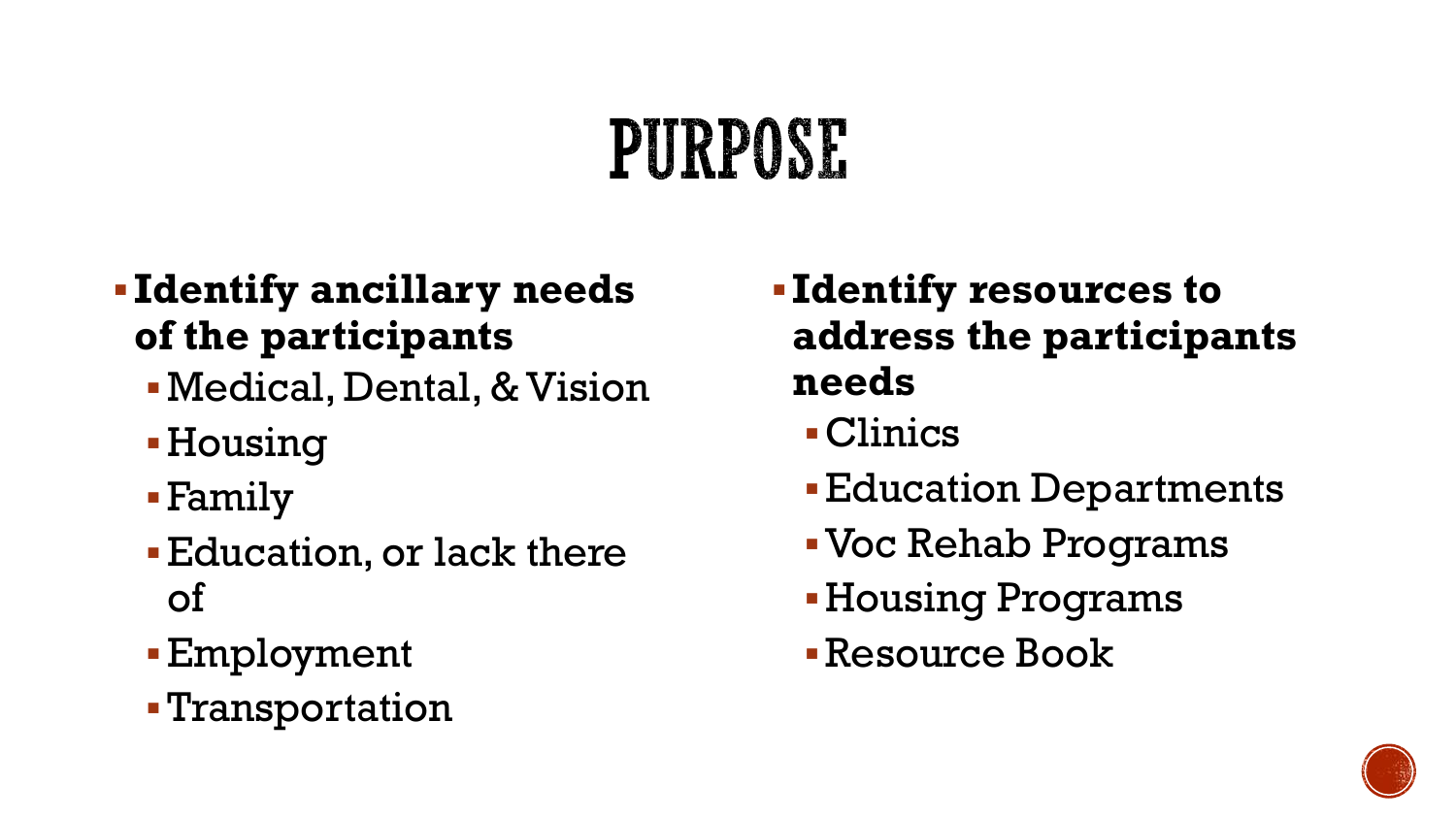

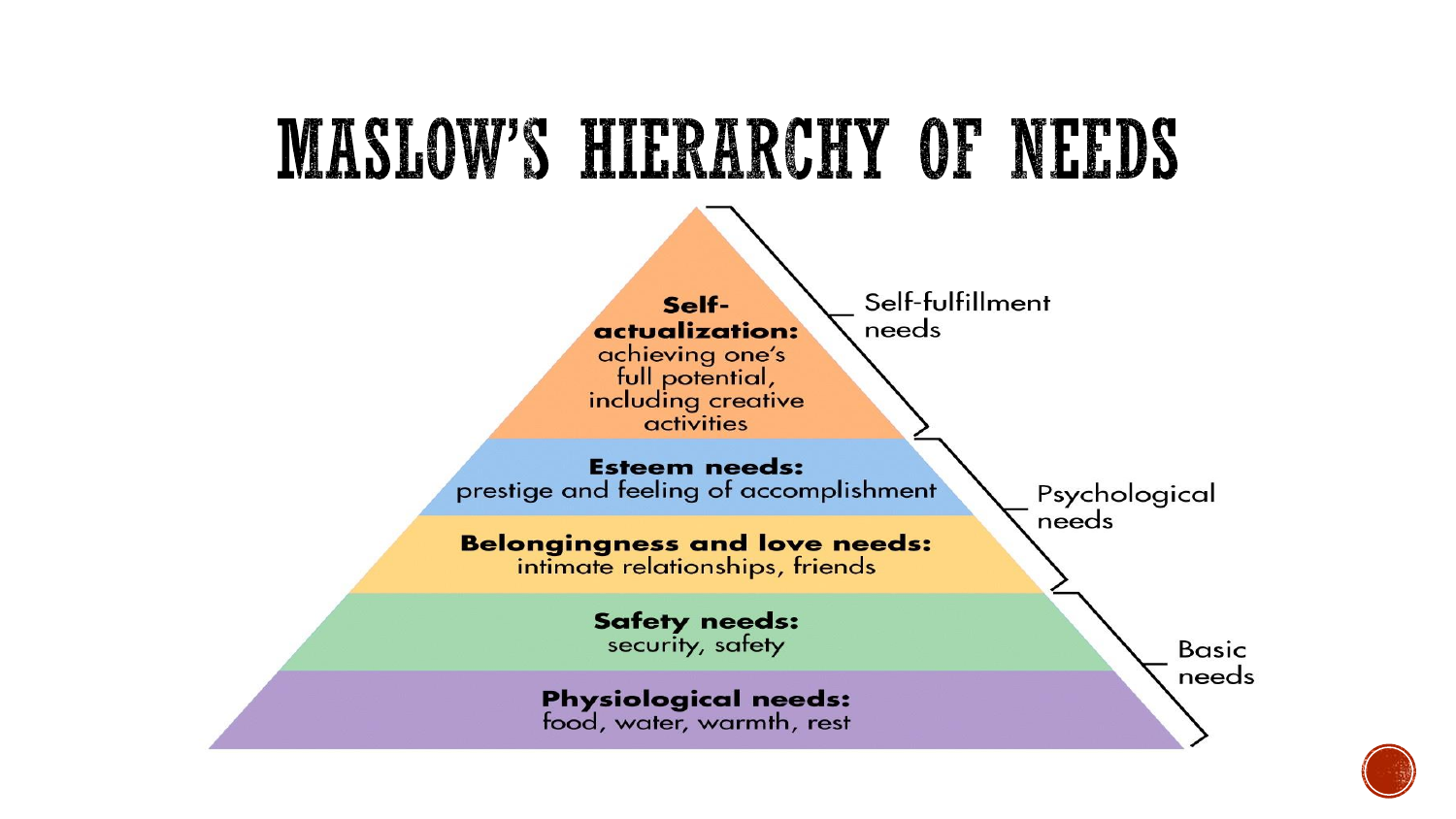# DEFICIENCY NEEDS V. GROWTH NEEDS

#### **Deficiency Needs**

- **-Arise due to deprivation**
- ▪Motivate the individual when unmet
- **The longer the needs is** unmet the stronger the motivation to met the need

#### **Growth Needs**

- ▪Not from a lack of something
- ▪Motivated by a desire for personal growth
- ▪Continue to be felt and grow stronger once engaged

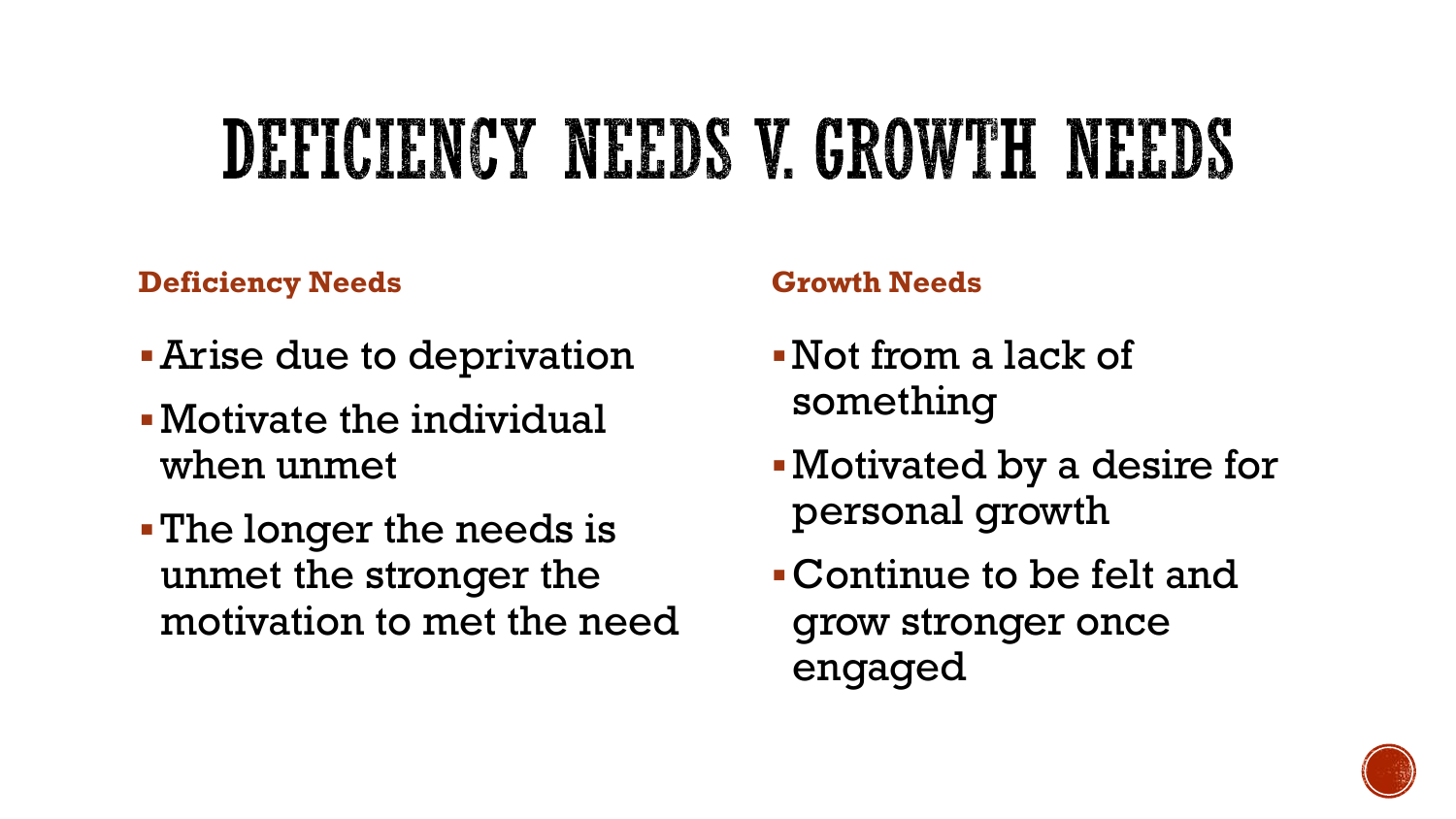# PHYSIOLOGICAL NEEDS

- $-Air$
- ▪Food and Drink
- ▪Shelter
- ▪Clothing
- ▪Warmth
- ▪Sex

### ▪Sleep

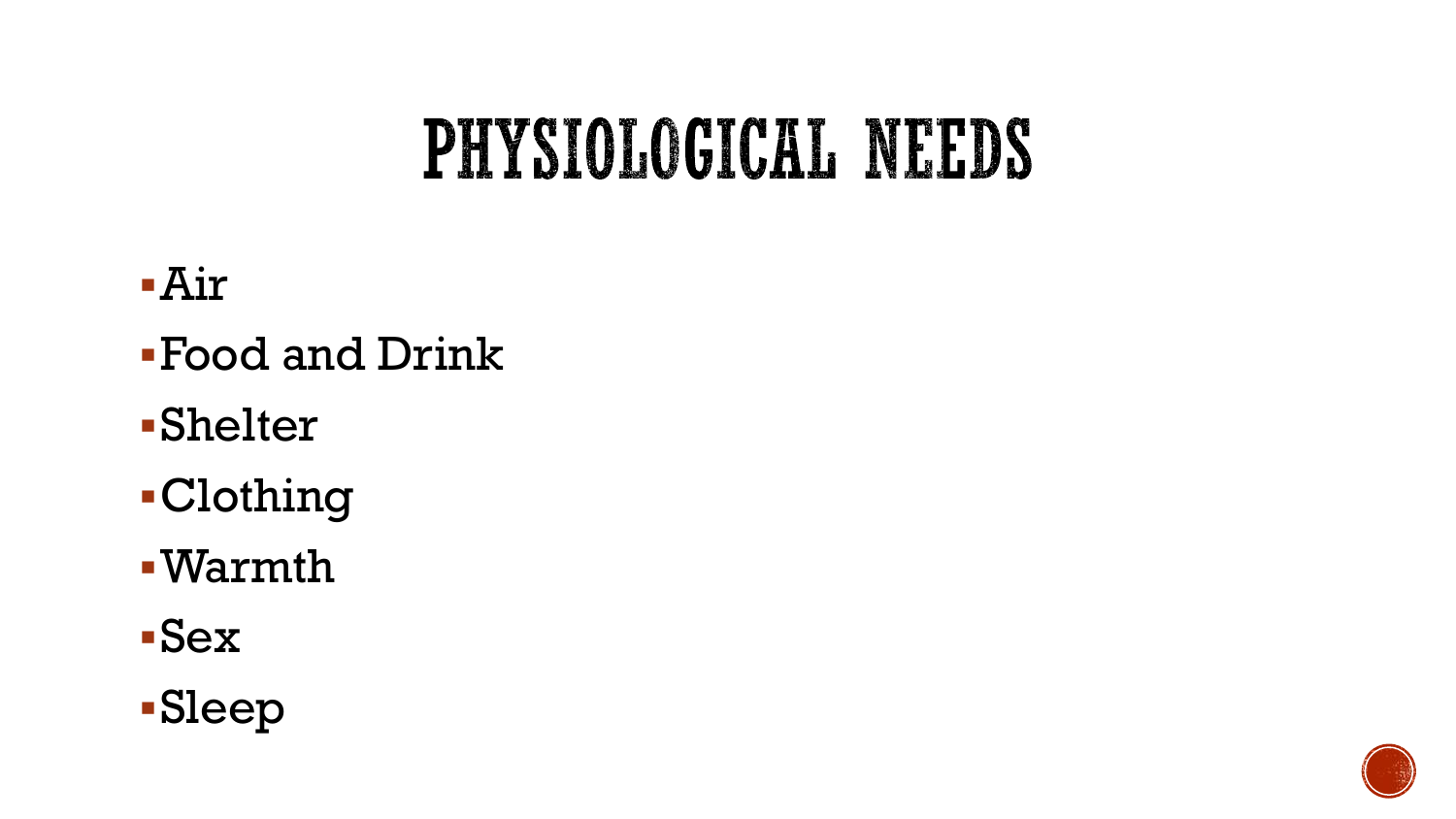### SAPETY NEEDS

# ▪Security ▪Safety

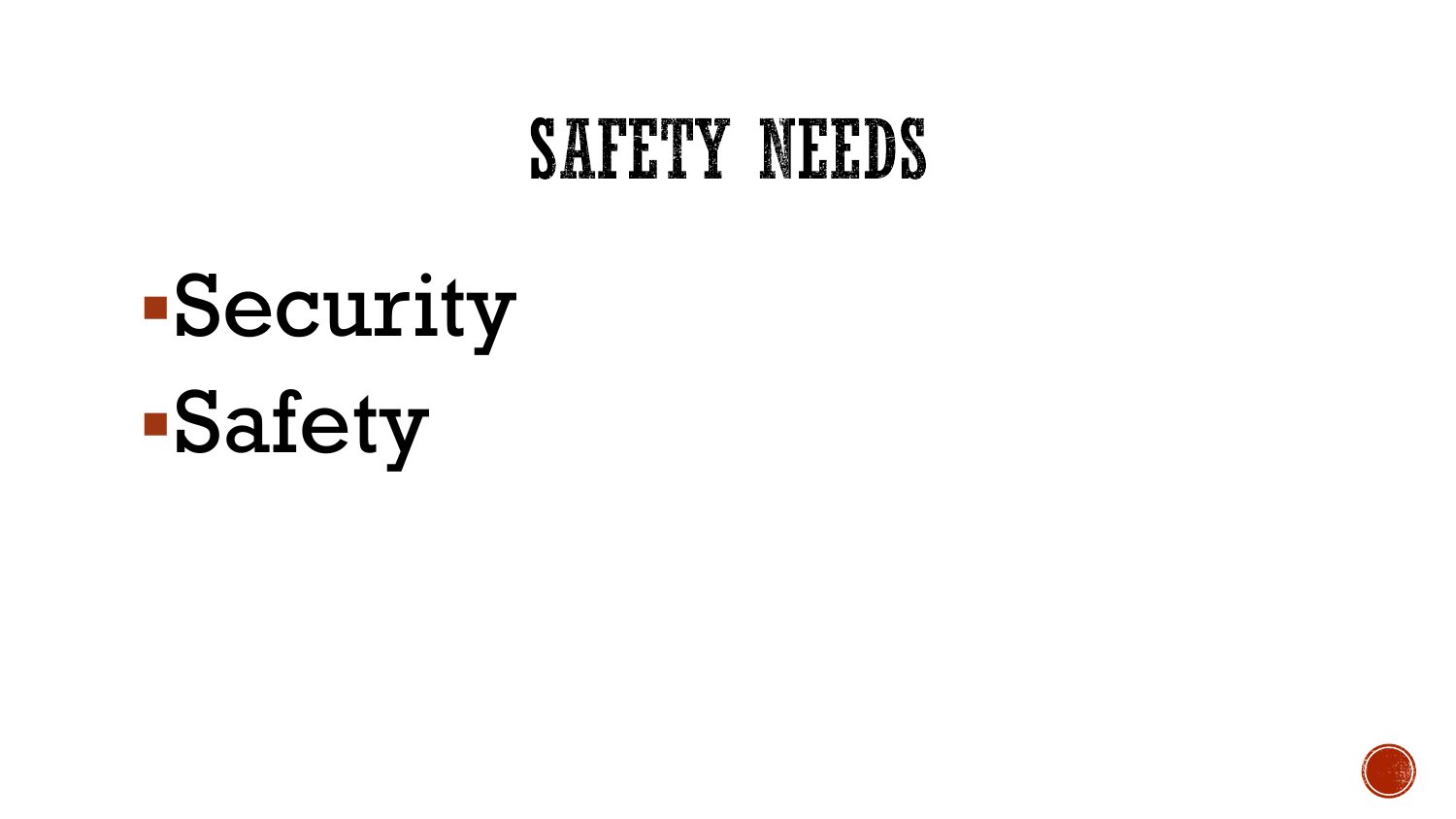# BELONGINGNESS AND LOVE NEEDS

- ▪Friendship
- ▪Intimacy
- ▪Trust & acceptance
- **Receiving & giving affection**
- ▪Love
- **Being part of a group**

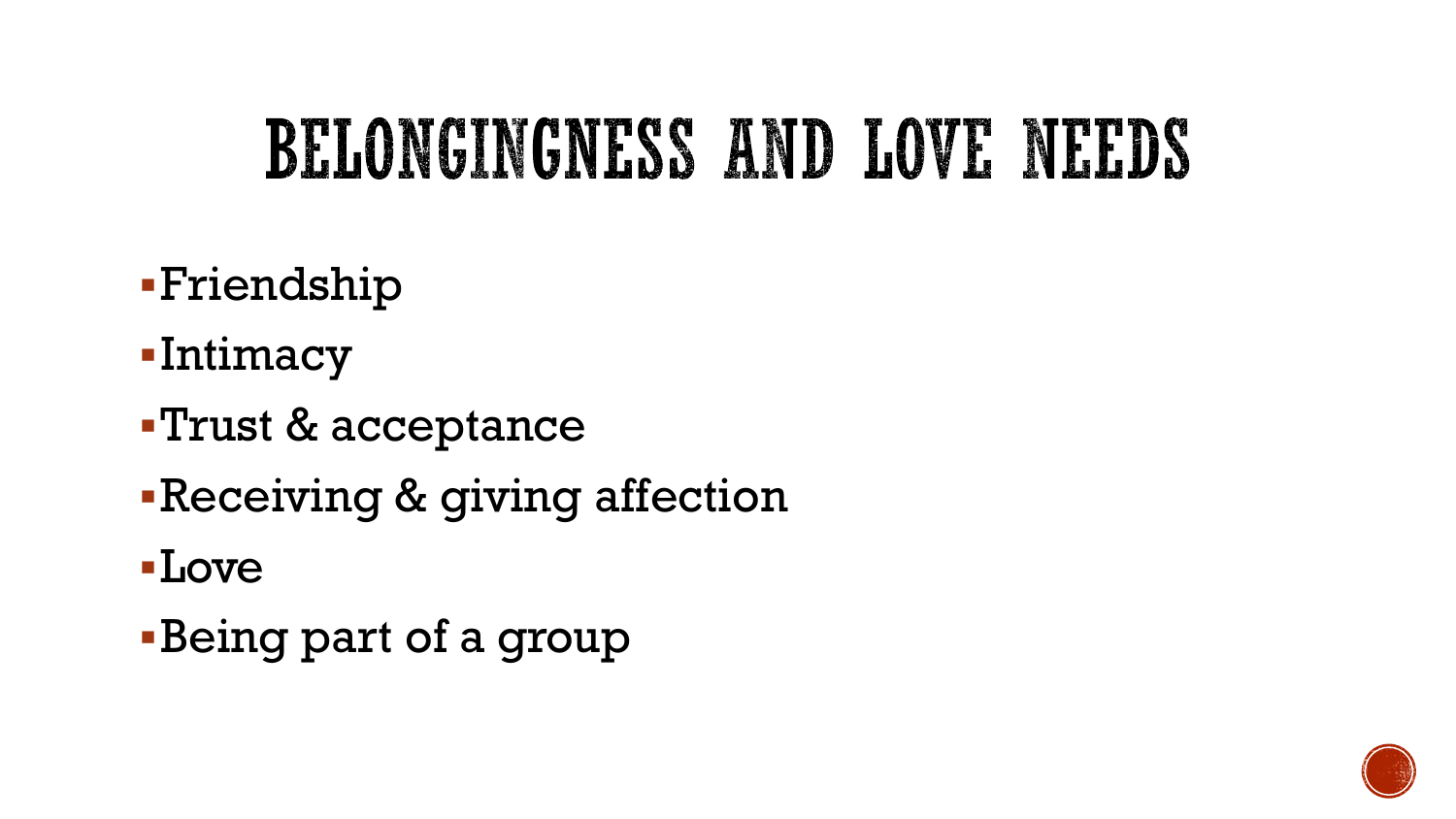# ESTEEM NEEDS

**Esteem for oneself** ▪Dignity ▪Achievement ▪Mastery ▪Independence

- ▪Desire for reputation or respect
	- Most important in children/adolescents
	- ▪Will over ride real self-esteem or dignity

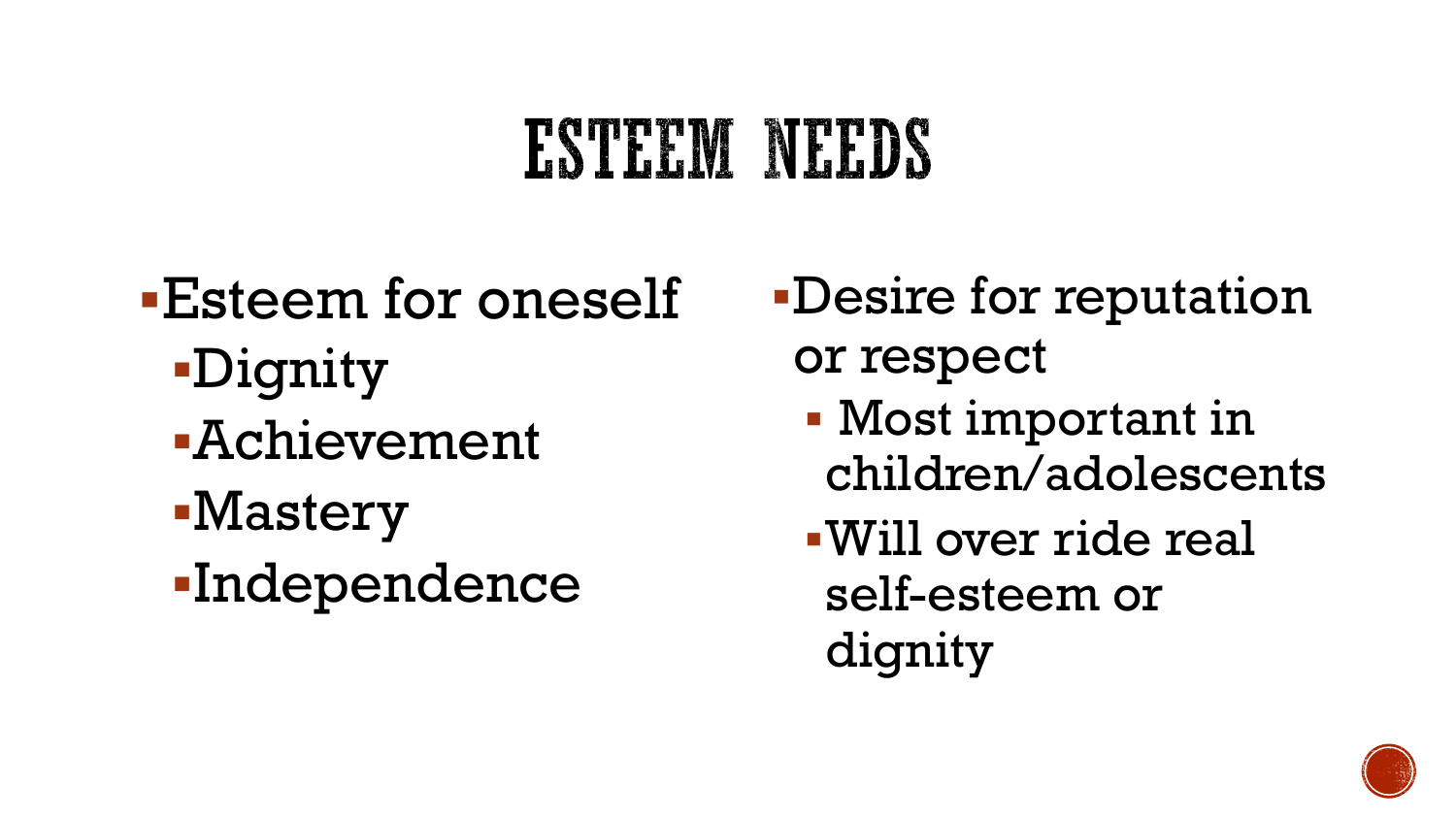### SELF-ACTUALIZATION NEEDS

# To become everything one is capable of.

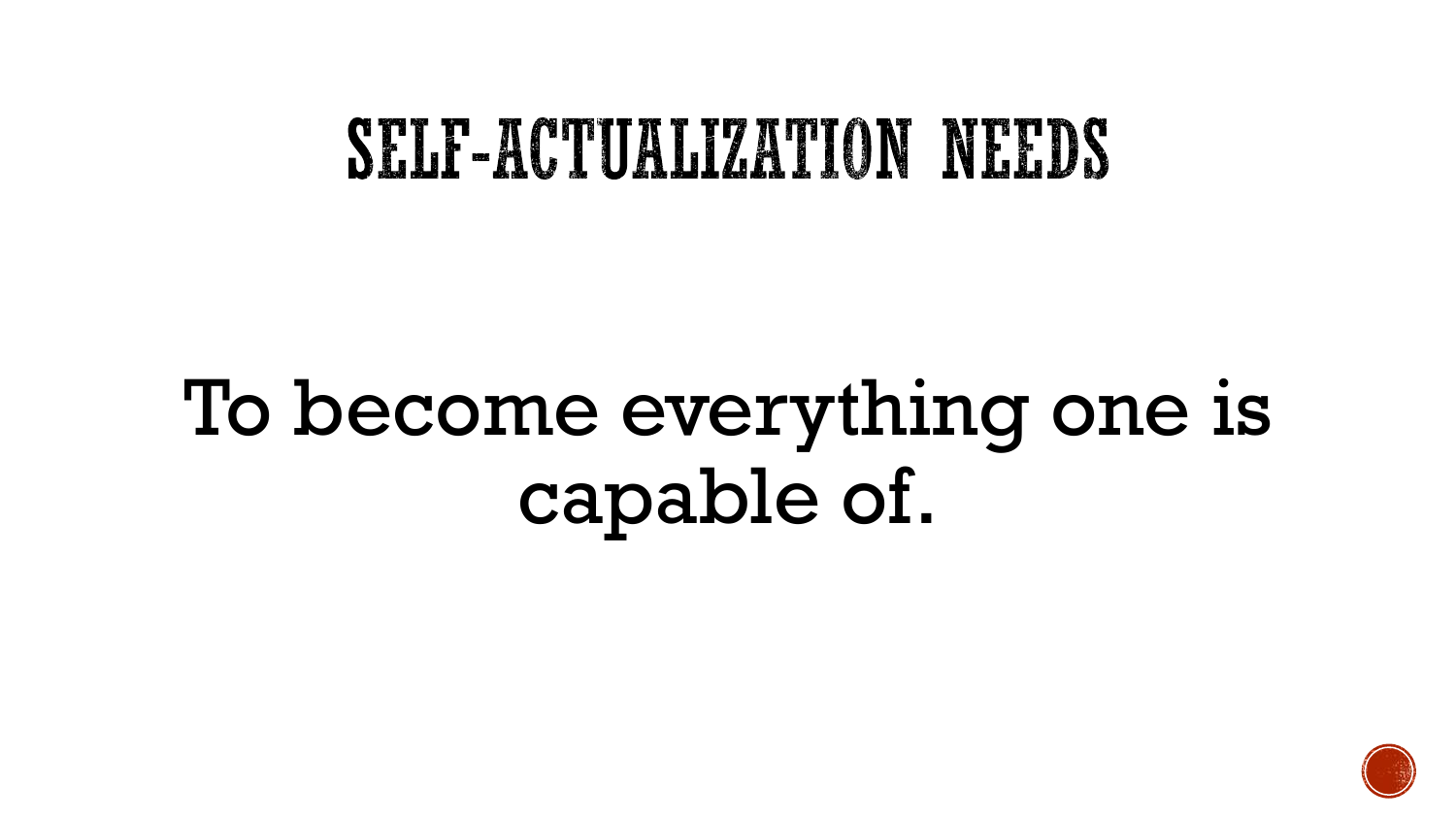# MEDICAL NEEDS

- ▪Health issues surface when they stop self medicating
	- **Health Screening**
	- Chronic Illness
	- Med Management

#### ▪Often lacking health insurance

- Unable to get treatment (Residential, off reservation)
- **Medicaid**
- Health Exchange

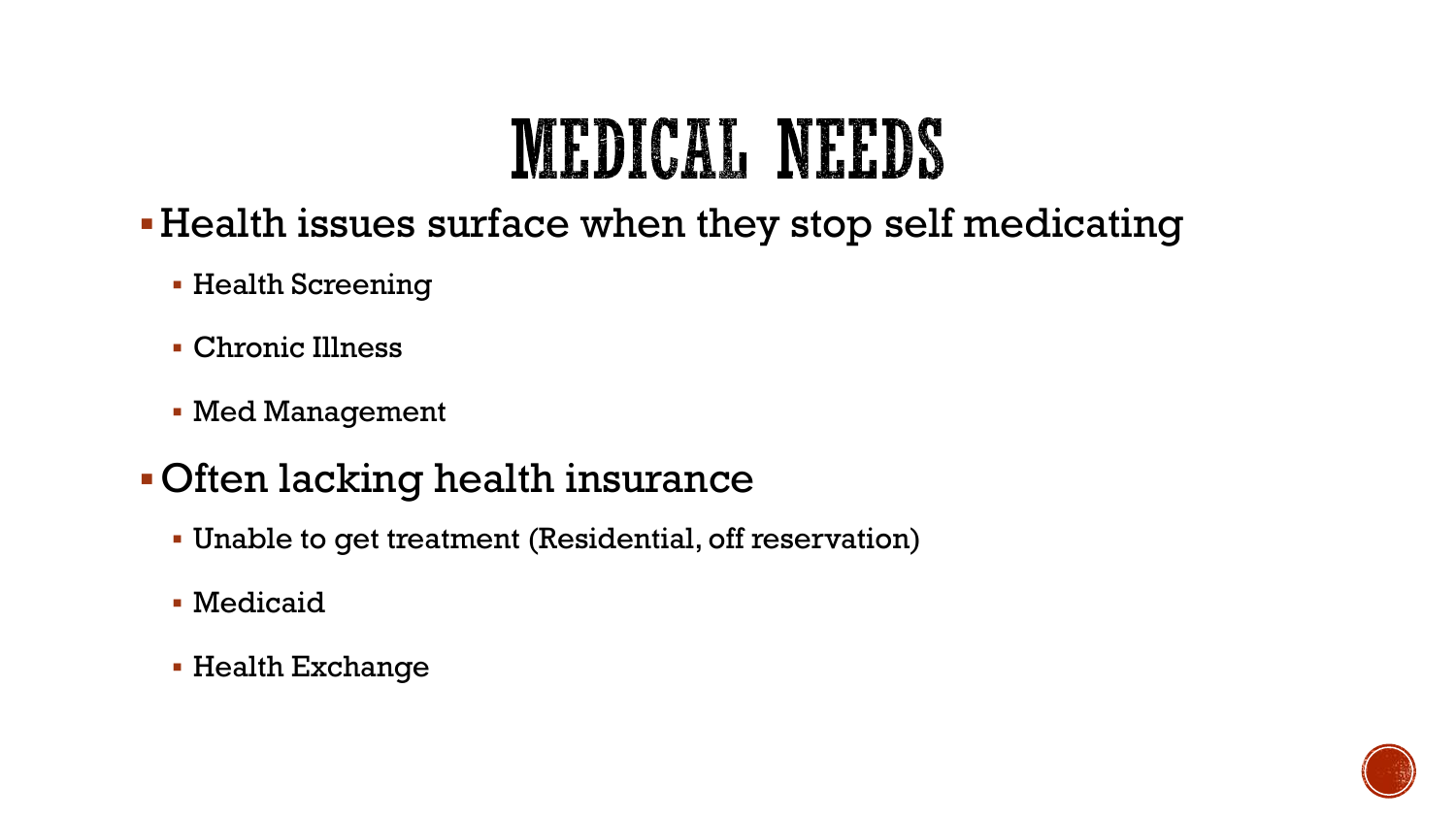## ANCILLARY NEEDS

### **-Housing**

- Couch Surfing
	- Sober / Transitional living

#### ▪Family

- Issues created by addiction
	- Engaging the family

### **Education**

- Uneducated, Under Educated
	- GED
	- Job Skills training

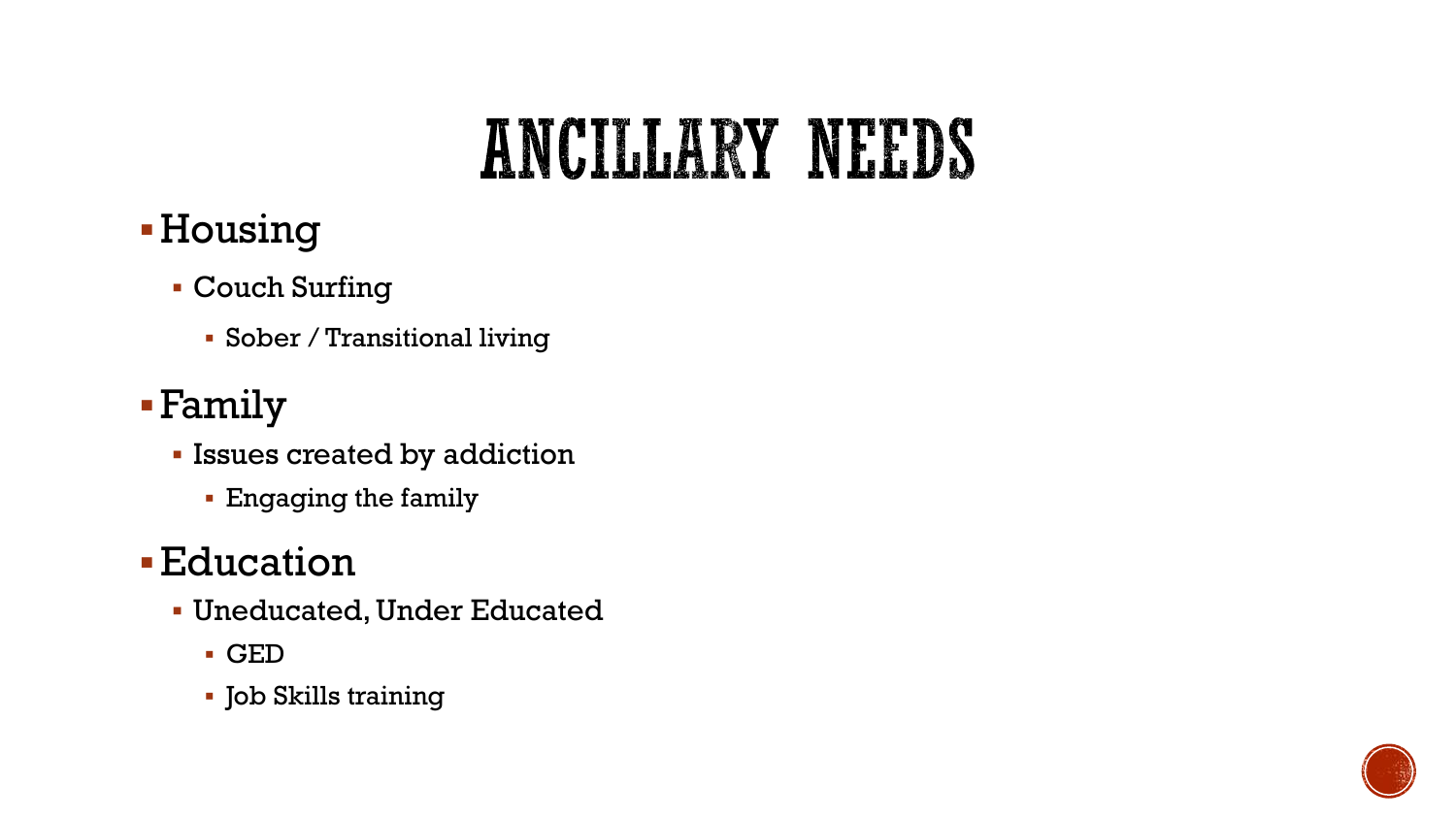# ANCILLARY NEEDS

#### ▪Employment

- Unable to keep a job
	- Create Accountability
	- **Encourage Responsible Behavior**
- **Low wage jobs** 
	- Develop marketable skills
	- **Further formal education**

#### ▪Transportation

- Suspended / Revoked Drivers License
	- Clearing Warrants
	- **· Inter Lock License**
- **Lack of Transportation** 
	- **Transportation Vouchers (Bus Pass)**

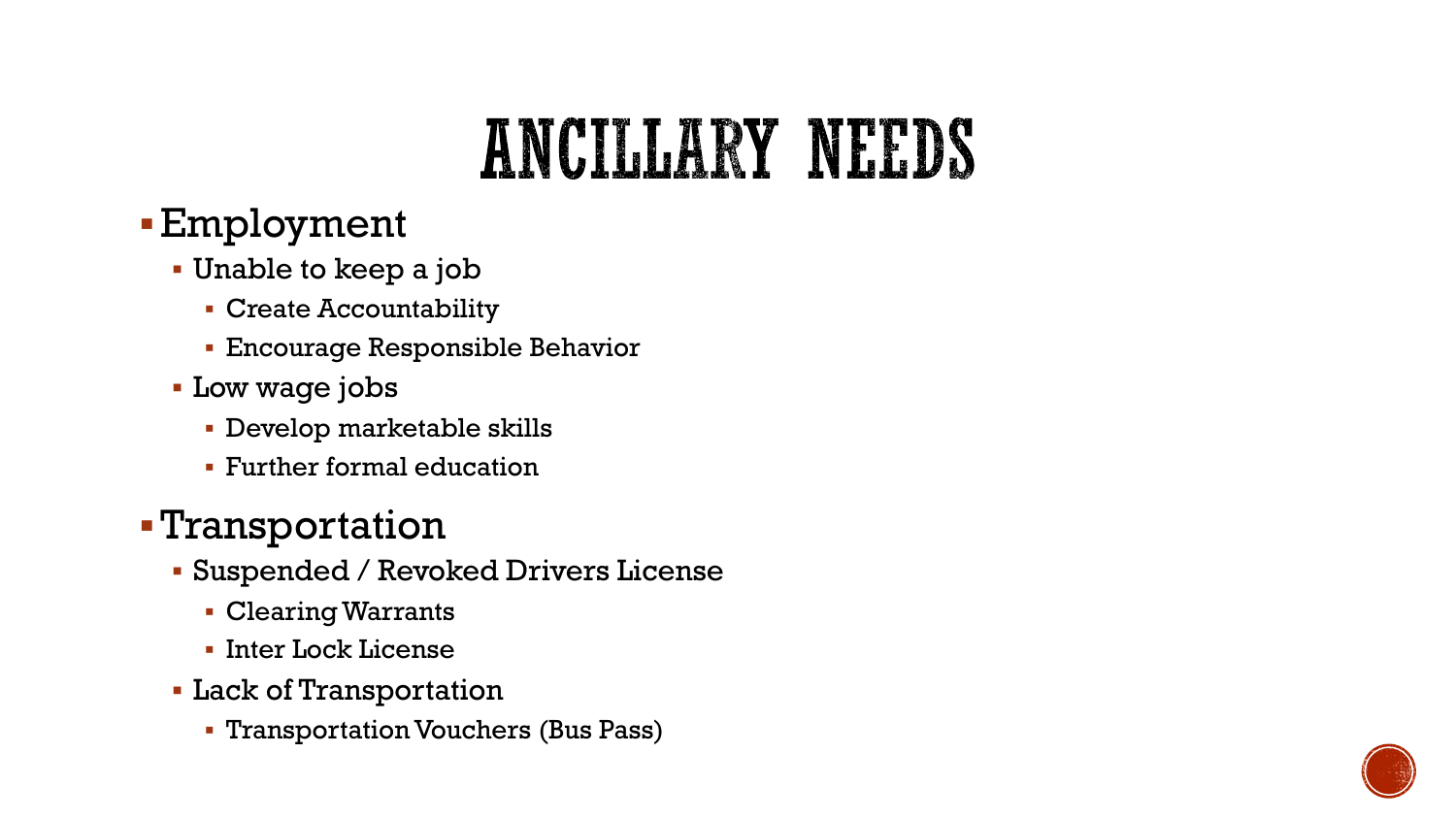### ASSESSMENT TOOLS

- ▪Rant ▪COMPAS
- ▪LS/CMI
- ▪ORAS

### ▪Selecting and Using Risk and Needs Assessment ▪National Drug Court Institute FACT SHEET

[https://www.ndci.org/wp-content/uploads/Fact%20Sheet%20Risk%20Assessment.pdf](https://www.ndci.org/wp-content/uploads/Fact Sheet Risk Assessment.pdf)